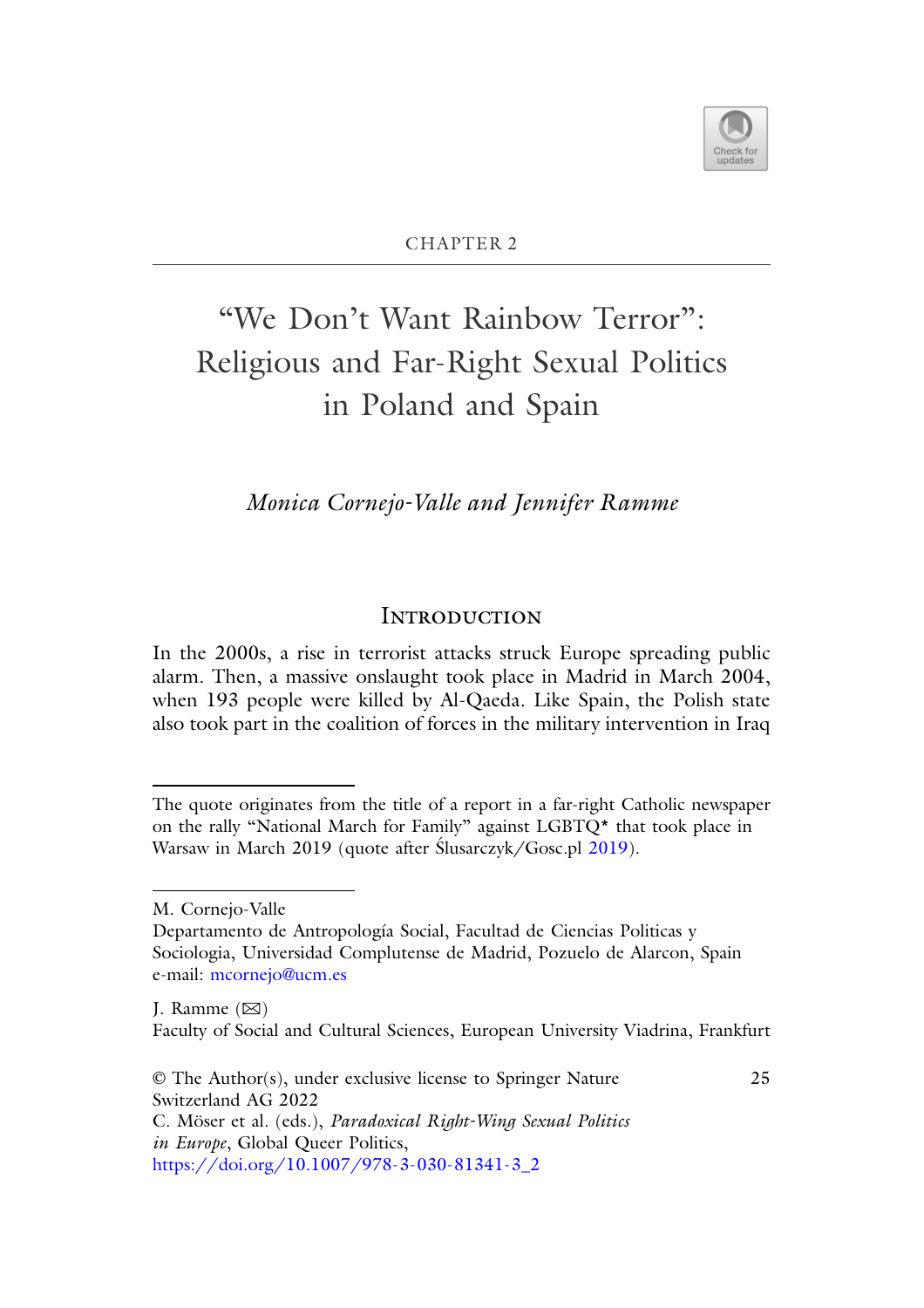and the threat of terrorism was proclaimed by politicians in Poland, too. However, nothing that could be called "terrorism" happened in fact. Not until the 10th of October 2005—three days before the Polish presidential elections—when the police found 13 bomb mock-ups in Warsaw and declared that an attempted multiple "terrorist attack" had been averted. In an anonymous email sent to the mayor of Warsaw Lech Kaczyński, the groups "GayPower Brigades" and "Strong Gay"<sup>2</sup> claimed to stand behind the operation (Machajski et al./Wyborcza 2006). Back then, mayor Lech Kaczyński was also one of the electoral candidates for president and, in fact, he won the 2005 elections, while the search for the so-called gay bombers continued with police raids on gay clubs and police searches of the homes of LGBTQ\* activists. Finally, in 2006, this time before the regional elections, "PowerGay" was allegedly found and one club owner arrested, but then he was released again: "PowerGay" appeared to be the name of an energy drink sold in the club. $3$ 

While in Poland right-wing conservatives and the far right $4$  harassed LGBTQ\* activists in 2005, Spain legalized same-sex marriage on the 3rd of July, 2005, becoming the third European country to do so and started a period of progressive policies to foster and protect sexual rights through general regulations like the Education Law (that includes sexual diversity in schools, 2006) and the Gender Identity Law (that allows quick changes of gender identity in official registers, 2007). Despite the early mobilization of the Catholic Church and conservative actors against same-sex marriage in 2005, the anti-LGBTQ\* positions have remained marginal in Spain. The conservative People's Party<sup>5</sup> and Citizens party<sup>6</sup> changed their position against sexual rights and maintained the previous laws when they were in government (from 2011 to 2019). Only the far-right parties (with no representation in the national parliament for forty years) and religious pro-life activists kept their former anti-LGBTQ\* position aligned with the Catholic Church. Surprisingly though, in 2019, a new far-right party (Vox) unexpectedly gained 15% of the seats.<sup>7</sup> Their anti-LGBTQ<sup>\*</sup> activism played no role in their fast advance but rather the nationalist disputes between Catalunya and Spain.<sup>8</sup> However, the first targets of the far right were not the Catalonian debates but gender policies: once in

<sup>(</sup>Oder), Germany

e-mail: ramme@europa-uni.de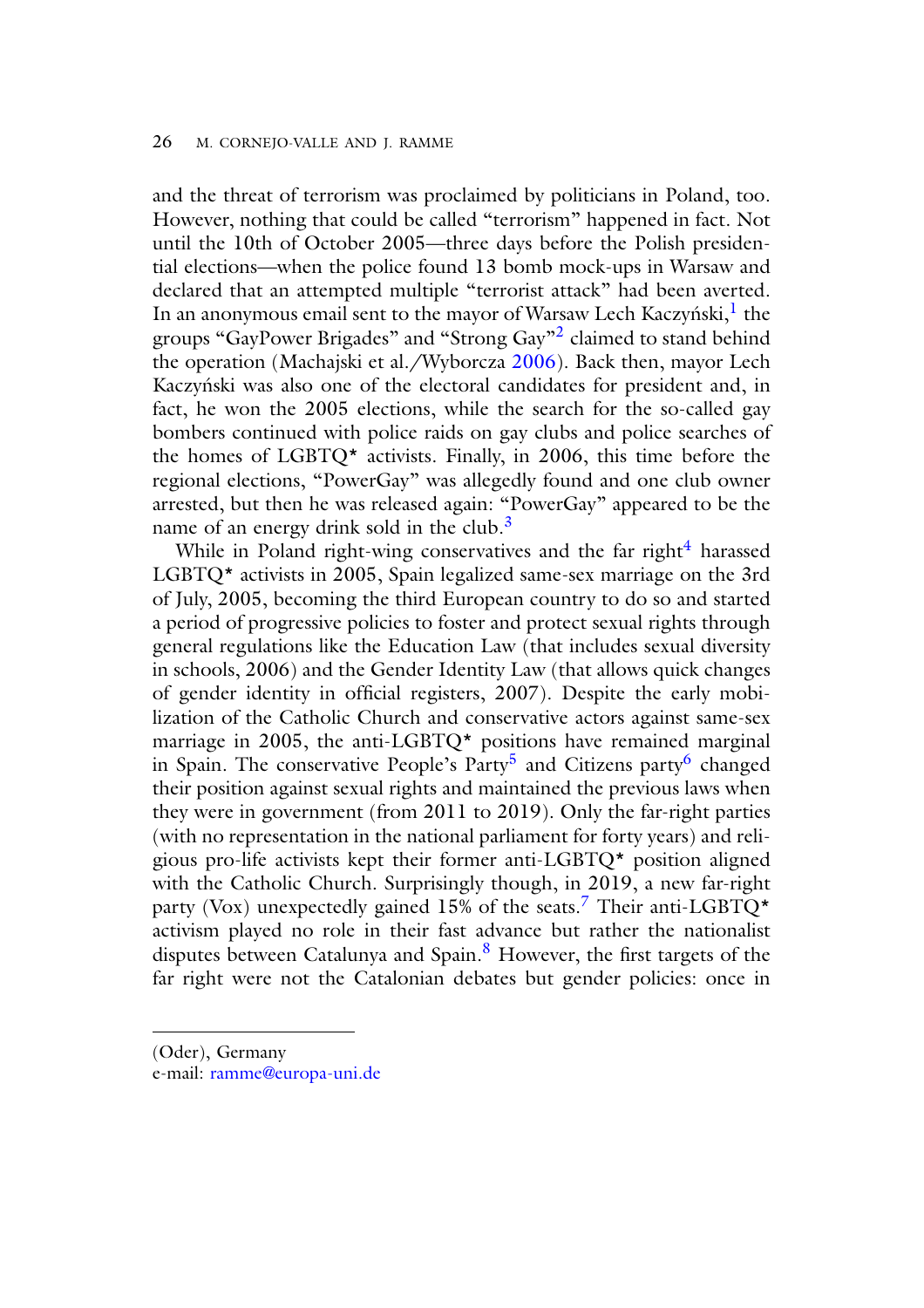public institutions, Vox used their access to information to create blacklists of workers at anti-discrimination and sexual education programmes, while they spread international anti-rights rhetoric in the media.<sup>9</sup>

Despite constant struggles including some deadlocks (e.g. regarding recognition of same-sex partnership, hate speech and hate crime laws, implementation of sexual education) in the last decades in Poland also partial legal progress appeared in terms of LGBTQ\* rights when it comes to employment (sexual orientation and identity), right to asylum in Poland (for those persecuted because of their of sexual orientation), next to this the right to public assembly has been confirmed by national and international courts. The civil society sector, including LGBTQ\* NGOs, has made great efforts to introduce change, for example by organizing workshops on sexual diversity in schools, and some cities (including Warsaw in February 2019) signed LGBT+ Cards or Declarations. These Cards pledged to establish help centres, measures against violence and hate-crimes, anti-discriminatory and sexual education based on WHO standards, as well as better access to public administration in order to improve the situation of LGBTQ\* people, but they have no legal consequences nor any legally binding force. After the mayor of Warsaw Rafał Trzaskowski signed the declaration in 2019, the fundamentalist Catholic and the far-right political spectrum reacted strongly. In the annual National March for Life and Family<sup>10</sup> of 2019, anti-choice and anti-LGBTQ\* activists taking part in the rally framed the LGBT+ Cards as "rainbow terror" (*tęczowy terror*): "Warsaw authorities introduced rainbow terror. This (their rally) is in opposition against the demoralization of our children" (Slusarczyk/Gosc.pl  $2019$ ). But the reaction went beyond discourses on the streets and multiple municipalities made anti-LGBT declarations (called in the media "LGBT-Free zones"—TVN 2019), promising measures against the introduction of so-called LGBT ideology, or signed other analogue declarations called "Family Card" ("karta rodziny") that focused on "protecting" the Catholic concept of the family. $^{11}$ 

By declaring "LGBT-free zones" in 2019, next to Lithuania and its anti-*LGBTQ\** "*Propaganda*" *legislation,* Poland has become one of the countries where the anti-gender and anti-LGBTQ\* fears have been pushed the furthest in the European Union.<sup>12</sup> The two countries are good examples of the avant-garde and rearguard of the rise of the far right and its sexual politics in the European Union, which makes them interesting cases for comparison. Through the comparison, we expect to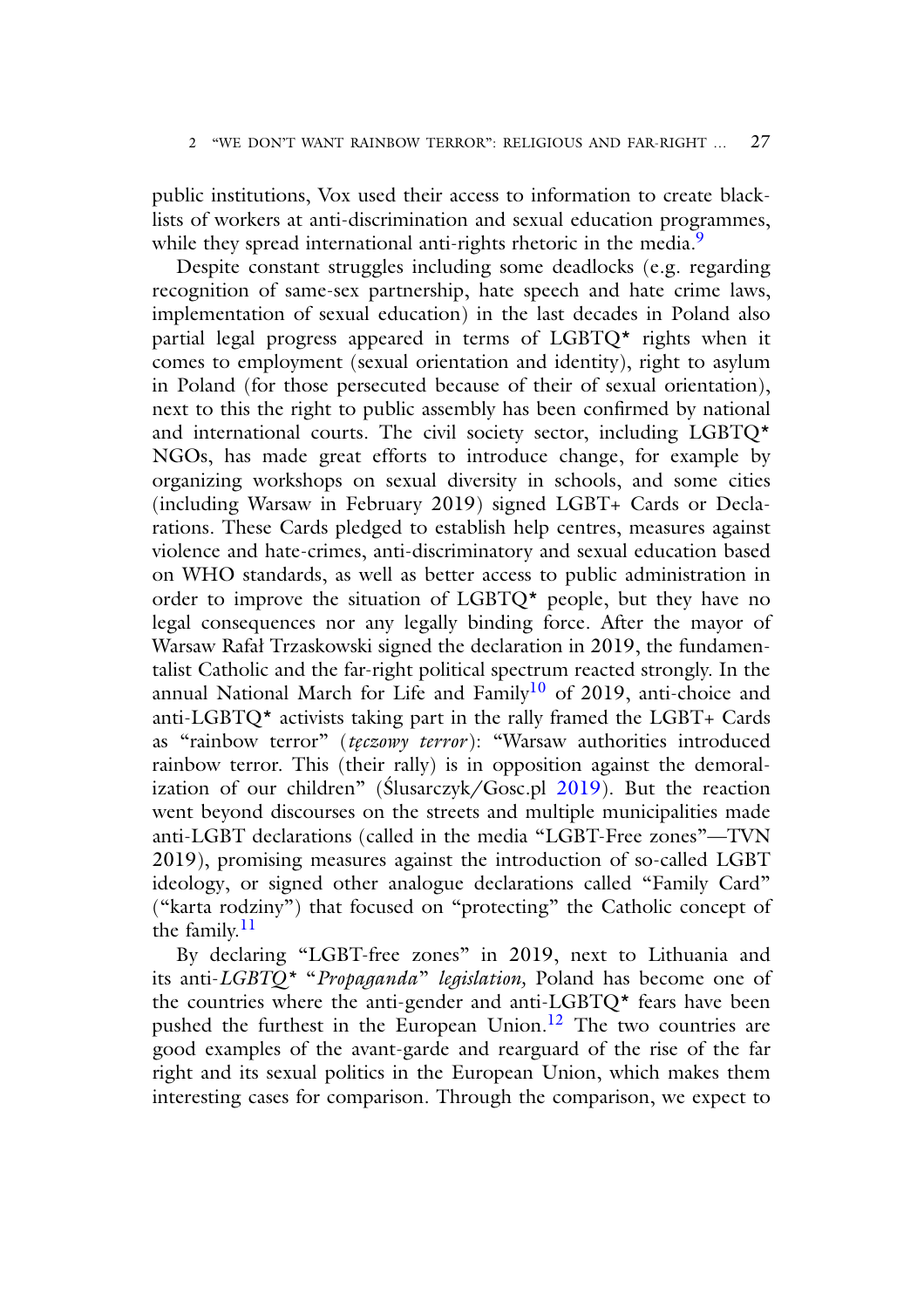gain a better understanding of how local contexts make sense of global trends and transnational discourses, reframing transnational ideologies differently according to collective memories and definitions of national identity, and how national backgrounds make a particular rhetoric of crisis more or less plausible, determining the triggers that will release collective reactions. In other words, we wonder how gender becomes a "dictatorship" and rainbows become a "terror", and how it is that such a "terror" is active in Poland and not in Spain. In the next pages, we will explore this starting from our conceptual framework based on the idea of "moral panic" (Cohen 1972) and the theory of framing in collective action by Snow and Benford (1988). Then, we introduce the key actors (right-wing parties and activists, the Catholic Church and governments) to continue with the analysis of the rhetoric of crisis (how fear, familism and nationalism merged) and its paradoxes.

#### Framing Paradoxical Panics

The fact that an expression like "rainbow terror" is nowadays intelligible for the readers of this book is the successful result of the cognitive politics behind the making of a moral panic, even if we do not feel the fear of rainbows. A moral panic was defined by Stanley Cohen as a "condition, episode, person or group of persons emerges to become defined as a threat to societal values and interests" (Cohen 1972: 9). According to Cohen's process-oriented approach, the drama starts when those who consider themselves as the right thinking people (Cohen mentions bishops, editors and politicians as "moral entrepreneurs"<sup>13</sup>) perceive their values or interests threatened by particular emerging ideas, situations, people, etc. The mere attribution of a threatening nature to something (or somebody) does not necessarily involve a moral dimension. According to Thompson (2005), the reason to use the word "moral" to label these episodes aims at the sacred credit of the orthodoxy under threat. Even if this particular understanding matches with our two cases (since they both present a significant religious dimension), we do not think that "moral" means generally "sacred", but we agree with Thompson when he points out that moral panics are something more than just a panic: they indicate that the perceived danger is "a threat to the social order itself or an idealized conception of some part of it" (Thompson 2005: 8). The moral entrepreneurs (whoever they are, weak or strong, majority or minority) will invoke the essentiality of some particular community values, identity,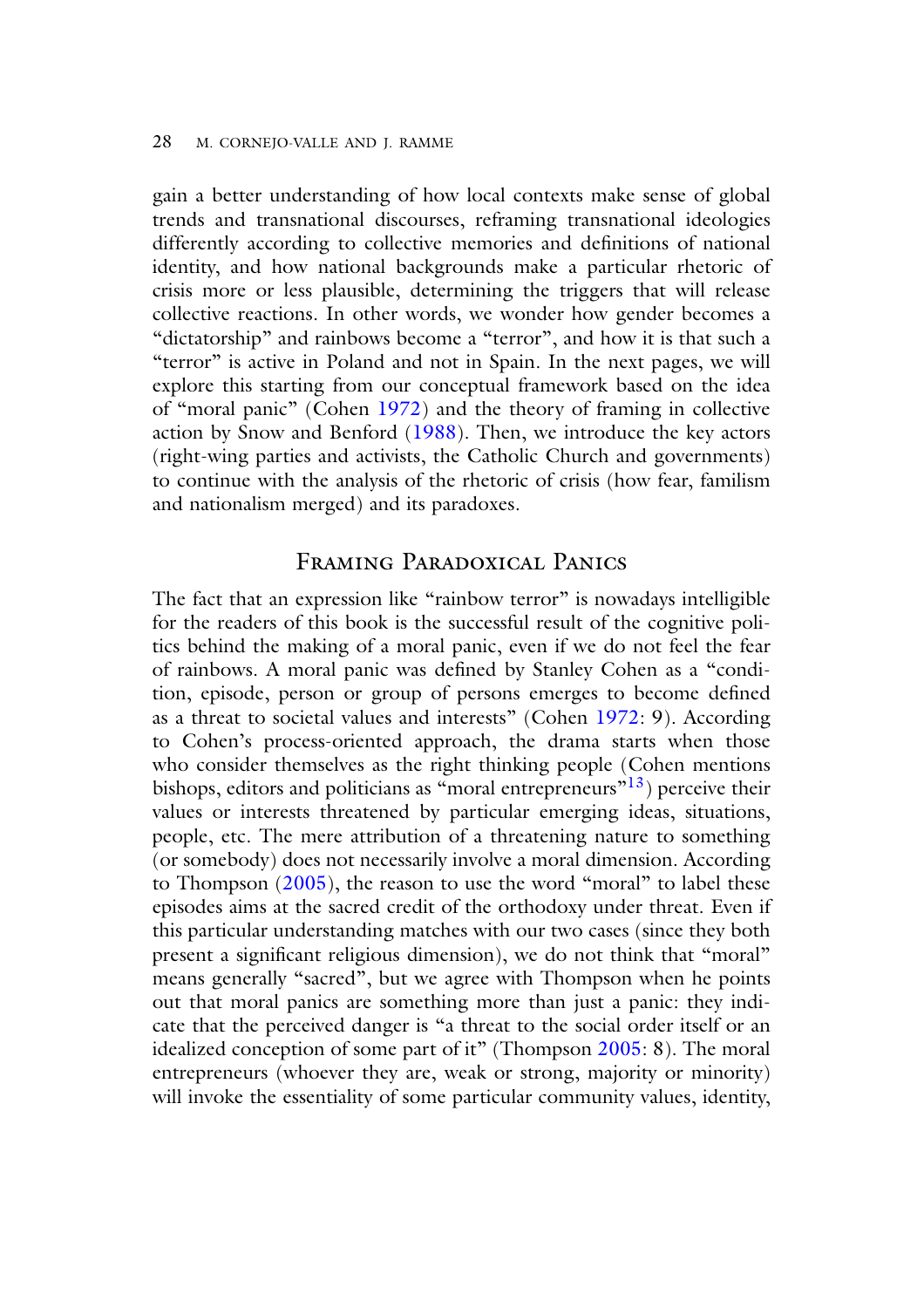and sense of order and security as the core and the true nature of the larger society.

As a variety of the moral panics, our cases are also representatives of the "sex panics" that put the accent on the demonization of reproductive and sexual rights, and their defenders (Rubin 1984; Herdt 2009). However, we decided to stick to the more general concept of "moral" because we will focus on two key factors that make the "moral" particularly meaningful: nationalism and religion. Despite the presumable strengths of the nation and the sacred, their defenders are entirely immersed in the contemporary "post-truth" games. As Lewandowsky et al. (2017) pointed out (also implicitly in Joosse 2017), depicting something as a threat is a process of social construction of reality and it can be a game of confusion itself. In fact, one of the typical paradoxes of the far-right sexual politics consists of self-victimization (Paternotte and Kuhar 2017). This means that the strong pretend to be the weakest in order to gain legitimacy for their abuses. We understand this process of self-victimization as a political expression of the DARVO tactic (Freyd 1997), consisting of Denying the accusations, Attacking back and Reversing the Victim into the Offender. This approach was revealed and denounced by Jennifer Freyd as a typical tactic used against women by their abusers when the women denounce them, but the scope of the idea is broader since it applies to structural dimensions of abuse, such as the hegemony of the abuser's social position, available resources and dominating values.

To navigate those confusing scenarios of making moral fears, we will adopt David Snow's classic perspective on frame analyses (Snow et al. 1986; Snow and Benford 1988). From our point of view, the far-right moral panics are, among other things, the result of particular framing efforts. These framing efforts include a task of diagnosis as a starting point and more discursive, symbolic and strategic operations to align different topics in the same framework (e.g. sexuality, religious freedom, nationalism). Considering the different workings of similar ideologies in Poland and Spain, we also analyse different structures of political opportunities of the differential framing process, or what Snow and Benford (1988) named "empirical constraints". As Stuart Hall et al. (2013) mentioned about the rise of crime panic (i.e. panic due to the fear of being assaulted, or robbed, etc.) in the United States, the way in which public concerns are labelled and imagined is one of the keys of the moral panic process. In this process, key words and expressions are connected to particular events or people and they become representative of a complete drama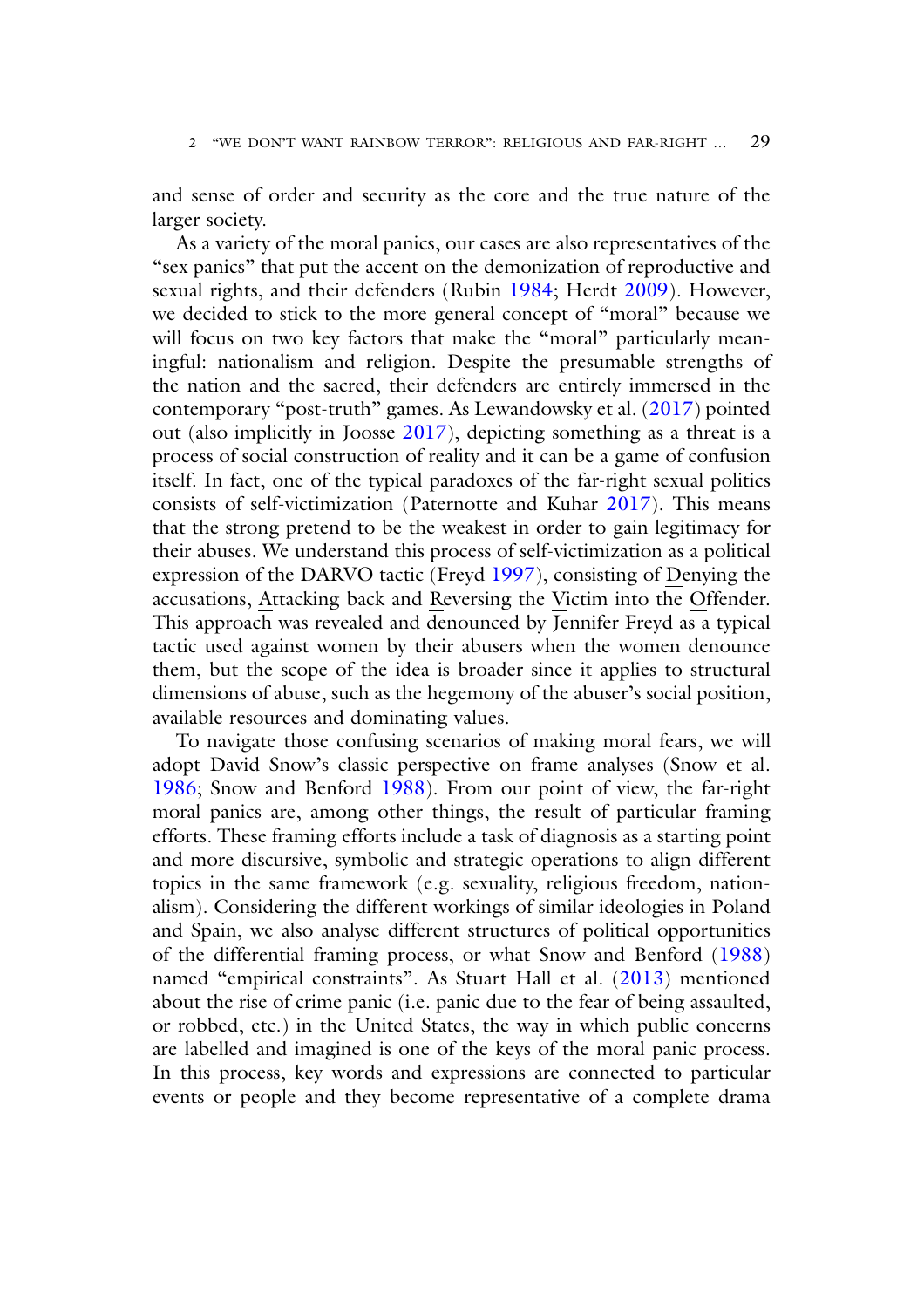and crisis rhetoric (Hall et al. 2013: 19). In our cases, the same representation of the same threats came out with dissimilar results, according to the differential contexts of the two countries.

## Actors of Right-Wing Sexual Politics

In both countries, the Catholic Church has had a prominent ideological role and has tried to lead the discourse about cultural values, cultural legacy and even national identity with different results. By assuming a crucial role in the propagation of patriotism and strengthened by the election of a Polish Pope (John Paul II), the Polish Church managed to obtain the position of the most important moral authority during the transformation of the political system around 1989–1990 and afterwards. In contrast, the Spanish Catholic Church is not so popular and is socially rejected as a political actor due to its collaboration with the Fascist Dictatorship (1936–1975, see Payne 1984), when the Church provided ideological support to repression through so-called National-Catholicism, a doctrinal and political corpus that imposed the idea of Catholicism as ethno-religion, similar to what is nowadays being fostered in Poland. In recent years, the adherents of Catholicism in Poland comprise about 92% of the population (CBOS 2017a), while in Spain the share is at 68% (CIS 2018). Attendance at religious services has been high in Poland (75% of the population, CBOS 2018) while very low in Spain (9% of the population, CIS 2018). However recently, a rapid decline in the support of the Cathlic Church can be observed in Poland (2019b, c). The importance of religion to define the national identity reaches 34% in Poland and just 9% in Spain (Stokes 2017 for both). Even if both Catholic Spaniards and Poles are not morally strict about sex prior to marriage, divorce or contraception (Bericat 2015; Cornejo-Valle and Pichardo 2017 for Spain; Mishtal and Dannefer 2010; CBOS 2014 for Poland), the attitudes towards same-sex marriage and adoption are generally negative in Poland (CBOS 2017b, 2019a; Wike et al. 2019: 5) while positive in Spain (Toharia 2010).

In these dissimilar contexts, Spanish and Polish anti-gender activists still share some Catholic background, doctrinal language, anti-LGBTQ\* agenda, nationalist and familist ("pro-life") rhetoric, right and far-right political alignment and international networks. Besides the Catholic Church, and behind the political parties, some key lay associations are the civil society heart of anti-rights mobilizations. Since 2005, the already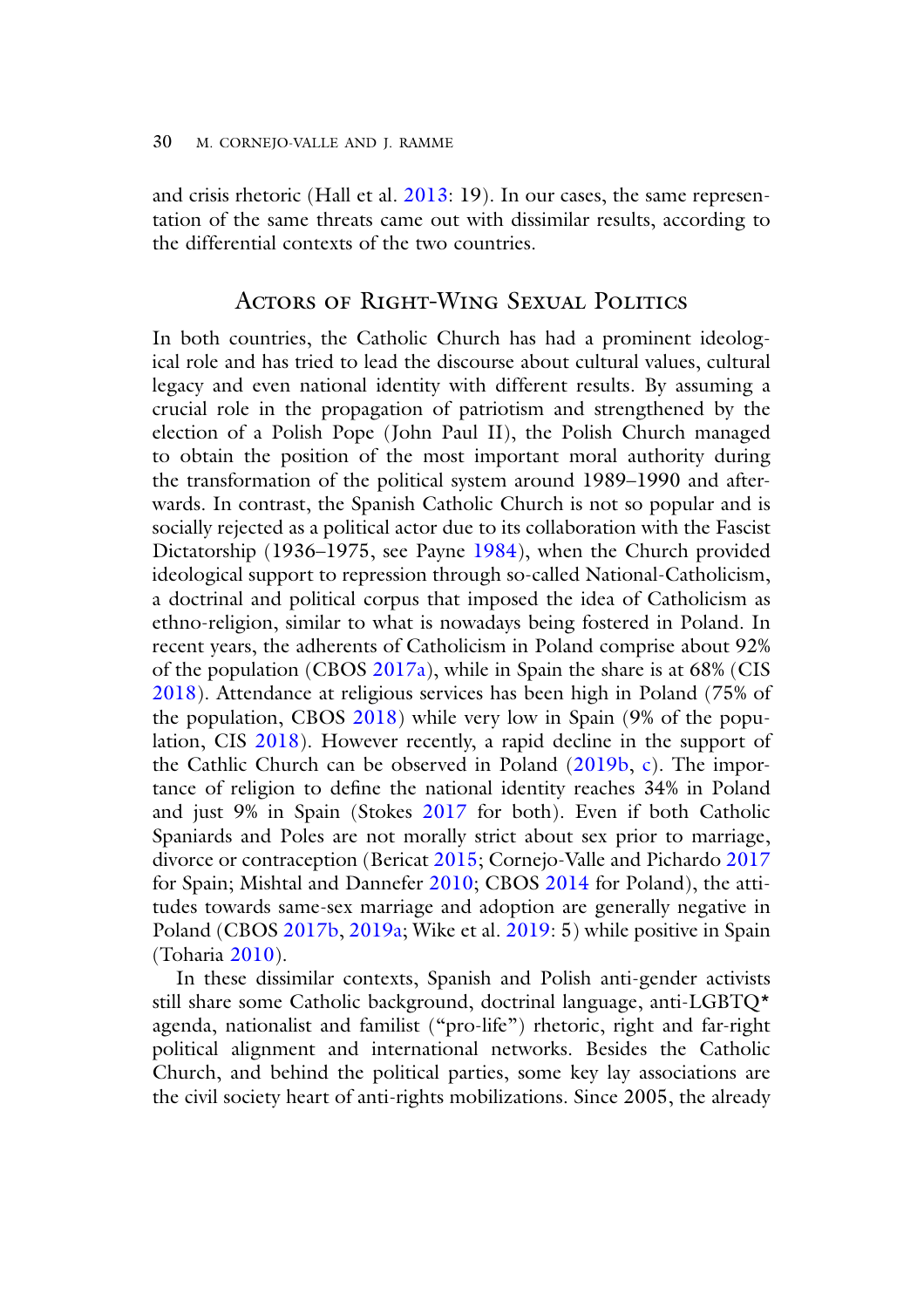existing anti-abortion associations reinvented themselves with the anti-LGBTQ\* rights agenda. In Spain, they are small and aggregated in platforms. All of them have an explicit or implicit religious background which is visible in the use of the same doctrinal language and arguments about LGBTQ\* rights, widely shared and identical in all of them (Cornejo-Valle and Pichardo 2018). In Poland, although the anti-abortion agenda remained dominant, the attention of national-catholic political fractions, far-right groups, the Catholic Church and ultraconservative anti-choice groups also moved in the mid-2000s increasingly towards anti-LGBTQ\* topics (e.g. due to controversies about legislative proposals on same-sex partnerships, the public visibility of LGBTQ\*people and, the organization of the first LGBTQ\*-equality parades).

In Spain, the most important platform between 2005 and 2010 was the Spanish Family Forum (linked to Opus Dei) which had led the big marches against same-sex marriage. When the conservative People's Party regained the government, the mobilization in the streets became subdued and different organizations emerged, like platform Yes to Life (led by RedMadre Foundation), which annually celebrates the Day of the Unborn Child with public events. Lately, the Catholic Association of Propagandists (a direct legacy of the dictatorship) showed up organizing anti-feminist marches through their branch Women of the World (in 2019 and 2020). Nowadays, the most influential association is the Spanish (but internationally projected) CitizenGo. CitizenGo became an important driver of the global anti-gender network in 2012, when they convened the influential World Congress of Families (WCF) in Madrid. Their shocking campaigns have captured international attention since their bus with a transphobic message toured cities in several countries in 2017.<sup>14</sup> Other organizations like Christian Lawyers (*Abogados Cristianos*) give legal support and advice to anti-gender activists. Linked in different ways to all those groups is the remarkable organization One of Us, devoted to the EU political anti-abortion lobby. Led by Jaime Mayor-Oreja, a member of the conservative People's Party, the main members come from Spain and include all the groups mentioned. Two Polish antichoice groups also belong to the European lobby: the Polish foundation One of Us (*Jeden z Nas*) run by the Polish Federation of Pro-Life Movements (or PFROZ) and the Polish Association of Human Life Defenders. They also have links with the Church through the Pontifical Foundation Aid to the Church in Need, among others.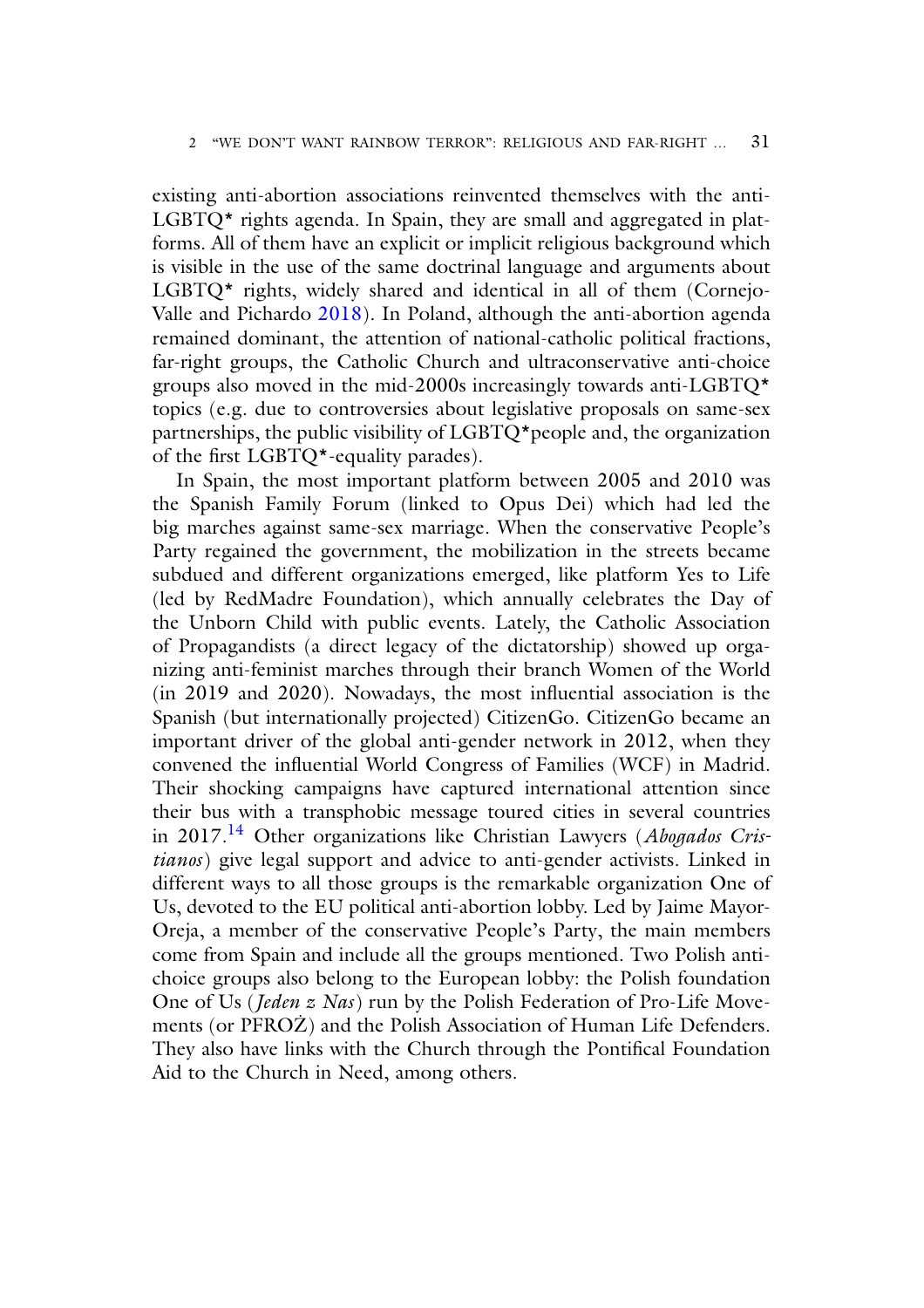#### 32 M. CORNEJO-VALLE AND J. RAMME

With the help of the PFROZ association, the IV World Congress of Families was held in Poland before the one in Spain, in 2007. President of Poland Lech Kaczyński granted honorary patronage to the WCF. In his speech for the WCF audience, Kaczyński honoured Bishop Kazimierz Majdański (survivor of the Nazi-German concentration camps), who was in the honorary committee of the WCF before his death in 2007. Bishop Majdański, amongst other as Vice-President of the Pontifical Council for the family, had influence on the development of the family theology of the Catholic Church. He was close to Radio Maryja and invited Opus Dei to Poland (Opus Dei 2013). The recent (2015–2019) government has publicly demonstrated not only its alliance with the hierarchies of the Roman Catholic Church, but also with the very radical National-Catholic fractions of the clergy. For example, in December of 2018, most members of the Polish government celebrated the 27th anniversary of Radio Maryja. Radio Maryja is linked to a media-enterprise and religious movement led by the highly influential priest Tadeusz Rydzyk (e.g. Lux Veritatis foundation, TV "Trwam", newspaper "Nasz Dziennik"). It is known for its antisemitism (Pankowski 2010; Kunicki 2012: 185) and farright positions based on the ideological corpus of the interwar movement of *Endecja*, <sup>15</sup> that linked their ethno-nationalism with radical antisemitism and Christianity. Radio Maryja has been a driving force behind mass anti-choice mobilizations (especially in the 1990s).

Radical anti-feminist and anti-LGBTQ\* actions (such as regular counter-demonstrations or the blocking marches) are organized by fractions of the far right such as the groups All-Polish Youth, National Radical Camp or the National Movement and the newly formed party *Konfederacja*, that entered parliament in 2019.<sup>16</sup> Their world views stem from the legacy of pre-World War II *Endecja,* National-Catholicism and fascism (Marszał 2007; Minkenberg 2017). They form alliances with anti-choice organizations and activists or far-right representatives of the Catholic Church.<sup>17</sup> Those groups link their sexual politics openly to white supremacy, racism, antisemitism and Islamophobia (cf. Ramme 2019a, 2020; Narkowicz 2018). They also compete in their extreme homophobia and anti-abortion stances with the ruling party PiS. Even closer to the Catholic Church, the most influential anti-LGBTQ\* organizations in Poland originated from the international network Tradition, Family and Property  $(TFP)$ ,  $^{18}$  such as the institute and association of Priest Piotr Skarga, the Association for Christian Culture and Ordo Iuris—Institute for Legal Culture. After PiS won the elections in 2015, several members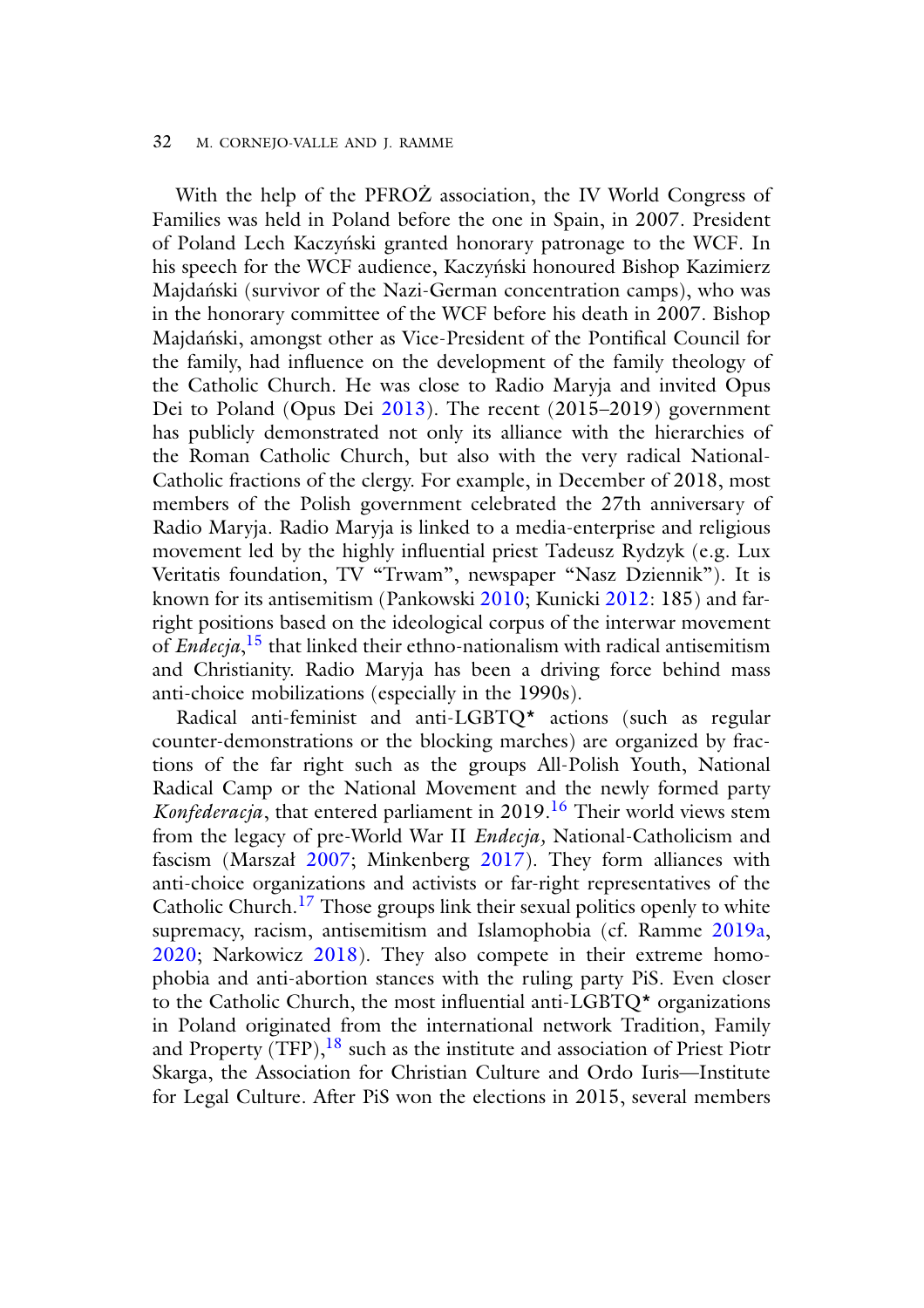of these organizations obtained high positions in ministries and other state bodies. So did Aleksander Stępkowski, long-time president of Ordo Iuris, who was first nominated undersecretary of state at the Ministry of Foreign Affairs (2015–2016) and then (2019) became judge of the supreme court.<sup>19</sup> His organization, Ordo Iuris, also became a relevant international player, working on dismantling national and international legal frameworks (e.g. at the UN, OSCE and the Council of Europe), that protects the rights of women, non-heterosexual and non-religious people, allegedly in defence of Christian religion and the heterosexual "family".<sup>20</sup> They support "conversion therapy" (e.g. Ordo Iuris  $2018$ ) and provide legal help and opinions for people supporting homophobia and the violation of women as well as far-right (including ultranationalists and religious fundamentalist) organizations. Ordo Iuris exemplifies the global entanglement of the religious fundamentalists' far-right and ultra-conservatives networks, narratives and strategies, since its activities, although framed as expressions of "national nativity", are neither limited to the national frame nor its only source (cf. Ramme 2019a). An identical role is played in Spain by CitizenGo (Cornejo-Valle and Pichardo 2017).

# RHETORIC OF WHAT CRISIS? "CULTURE of Death", "Gender Ideology" and the Doctrinal Language of Fear

Considering the differences and similarities between the Polish and Spanish scenarios, one of the most interesting aspects of the comparison is the translation of a transnational agenda, language and ideological references to national arenas, where they are adapted in different ways. Both the language and the transnational ideological framework have been extensively analysed before (Case 2012; Garbagnoli 2014; Paternotte 2015) and there seems to be a consensus about the worldwide role of the Catholic Church in systematizing the concepts and arguments, despite the fact that they are not their only source and that the ideas are not new. In this regard, the Catholic Church led the biggest framing effort putting in alignment topics as different as stem cell research and same-sex marriage, euthanasia and transgender issues, abortion, assisted reproduction and Marxism (John Paul II 1995; Pontifical Council for the Family 2006). From its point of view, same-sex marriage, sexual education, antidiscrimination policies, voluntary interruption of pregnancy and other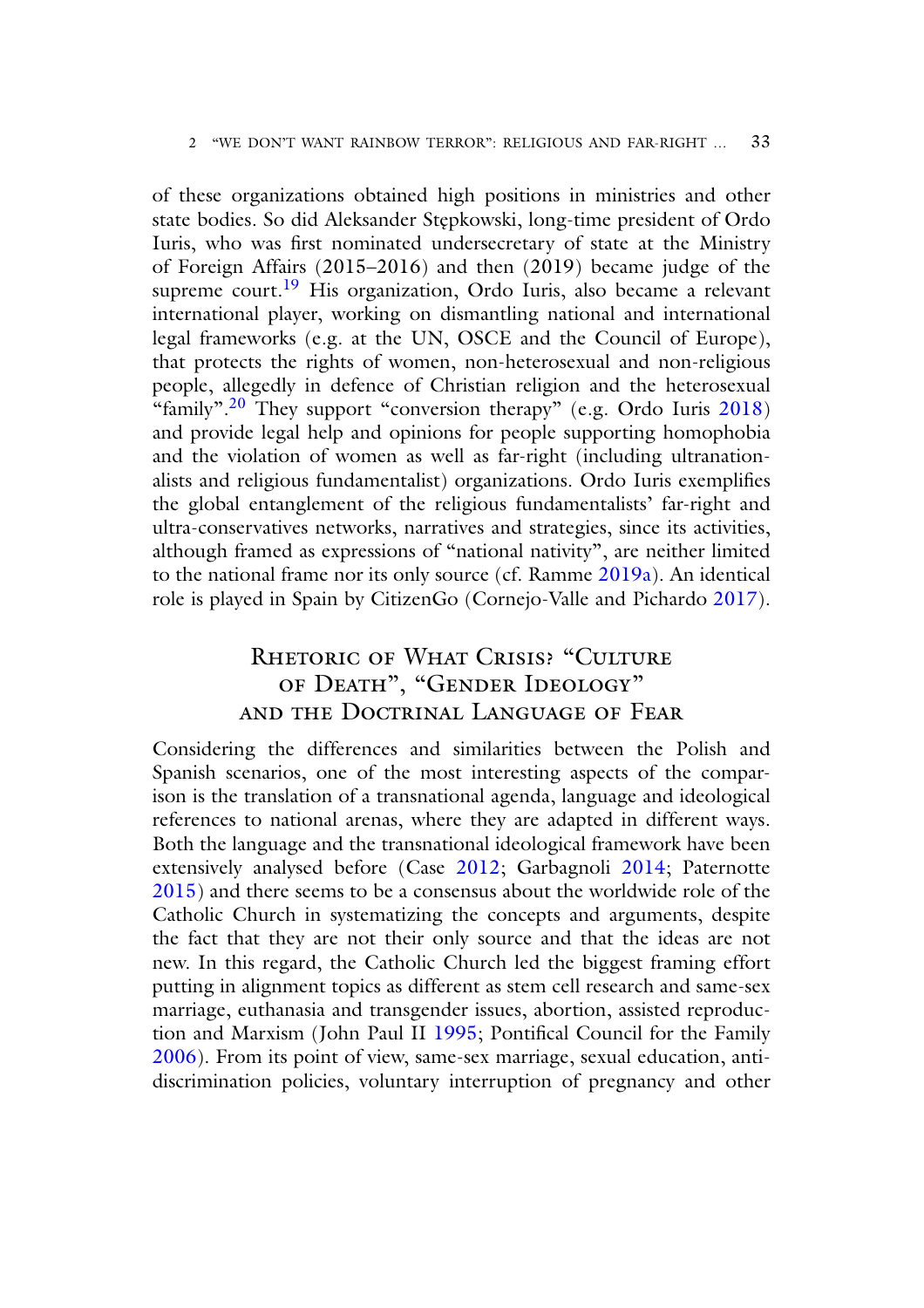topics are: (1) a complex array of misconceptions labelled as "gender ideology" and inspired by Marxist feminism; (2) at the same time they are framed as an expression of the present evil "culture of death", whose aim is to extinguish human life on Earth, against the biblical mandate to reproduce, as the *Evangelium Vitae* encyclical clarifies (John Paul II 1995). The intensity and level of a political operationalization of the discursive frameworks and related terms by local Catholic Churches might, however, differ, as it depends very much on the local opportunity structures and possible discursive frame alignments.

"Culture of death"<sup>21</sup> is the master frame that allows the doctrine to go beyond pastoral concerns and allows the ideological alignment with other pro-natalist agendas, like nationalisms. The alignment does not only support familist and pro-natalist positions, but targets particular moral offenders: gender scholars, feminists, LGBTQ\* activists, Marxists, liberals, anti-natalist politicians and demographers, the European Union, etc. This targeting is visible in right-wing speech in both countries. In Poland, politicians, fundamentalist NGOs, members of the Episcopacy and rightwing media use an openly homophobic and misogynistic vocabulary. In Spain, politicians and activists refuse to be considered "homophobic" at the same time they talk in terms of LGBT doctrine, "false right to homosexuality" or do transphobic campaigns.<sup>22</sup> Until now, LGBTQ\* associations' attempts to bring homophobic, misogynistic and transphobic speeches to trial have been dismissed and considered expressions of religious freedom (Cornejo-Valle and Pichardo 2017). In Poland, religious and juridical NGOs and actors also declare to defend their religious convictions by invoking the UN Human Rights Council resolutions "On the Protection of the Family" (OHCHR, n.d.). Both Polish and Spanish organizations (Ordo Iuris and CitizenGo among others) lobby for international ratifications of a so-called Convention on the Rights of the Family<sup>23</sup> and actively work on changing the UN Framework<sup>24</sup> as well as trying to influence domestic and European jurisprudence on this issue.

Besides, the language of "culture of death" and "gender ideology" has been useful to cognitively align not only ideas but also facts and feelings in a similar rhetoric, by framing different experiences of crisis, threats, insecurities and supposed moral outrage all together. Hence, economic crisis, political disappointment and migration have been framed by moral entrepreneurs in terms of values and moral crisis, family debacle or the apocalyptic "demographic winter" $25$  (Schooyans 1999), all of them orchestrated allegedly by "international Marxist feminists", "the gay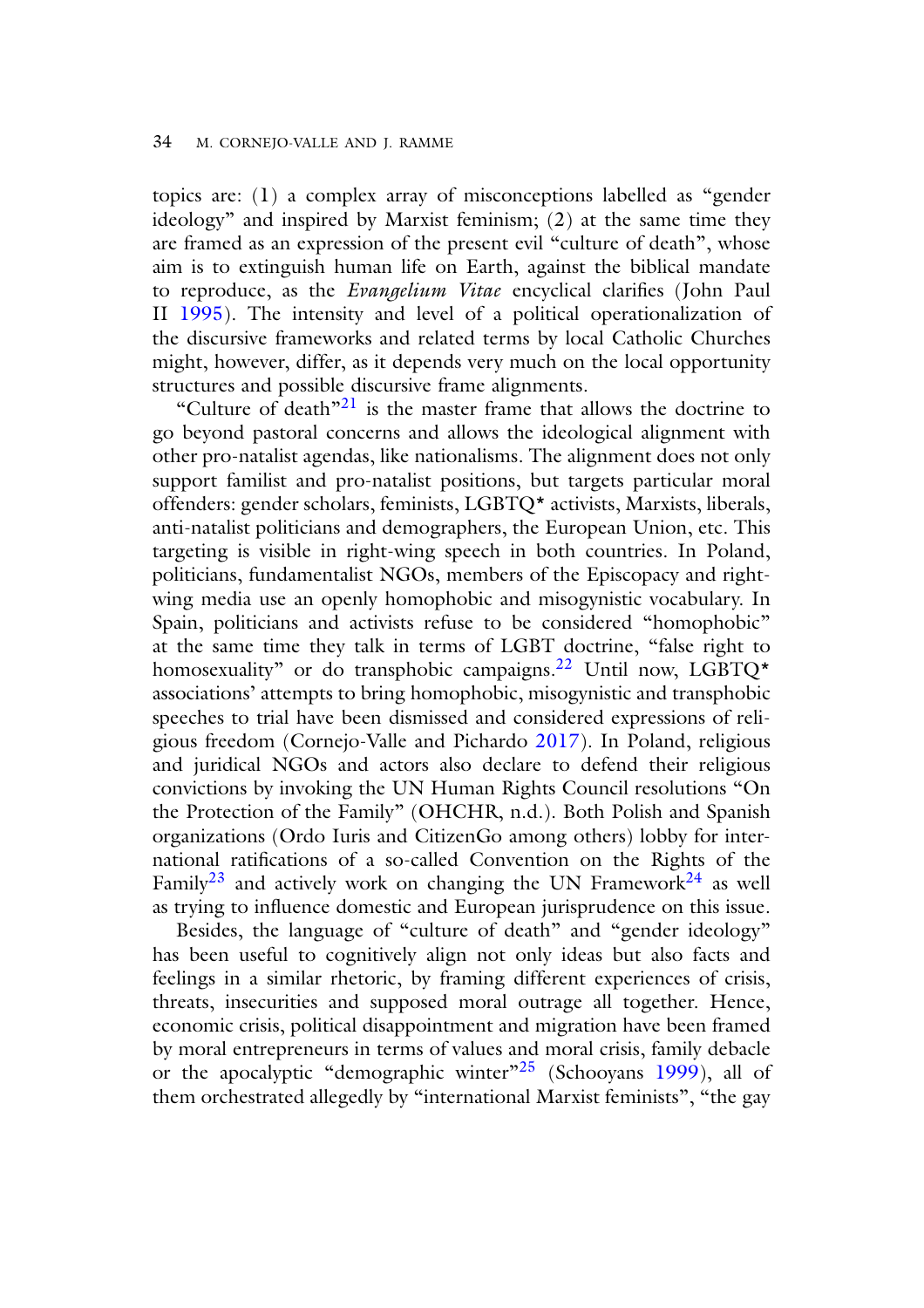lobby" and "Machiavellian demographers" (López-Trujillo 2003). But not all types of framing make sense in domestic scenarios. The transnational doctrinal language allows local moral entrepreneurs to adapt the domestic crisis according to collective emotions, memories and domestic "folk devils" in order to instigate moral panics that make local sense.

In Spain, the first reference to "culture of death" was in 1994, through the pastoral message "The family, privileged place for the civilization of love" (SEC 1994), which celebrates the International Year of the Family by encouraging Christian families to defend Christian marriage (in the context of the European Parliament's resolution that recognizes equal rights for same-sex couples as families on 8 February 1994). Despite the early mention of the term, it has not unchained public discussion in Spain beyond anti-abortion activism, in contrast to the expression "gender ideology". The first reference to so-called gender ideology in Spanish Catholic Church's documents can be found in the Pastoral Instruction entitled "The Family, sanctuary of life and hope of society" (SEC 2001). However, the emergence of a public debate around "gender ideology" started in 2004 during the campaign for the national general election, when the candidate Rodriguez Zapatero (Socialist Party) announced reforms like: marriage for same-sex couples, improvements on gender equality, new laws for assisted reproduction, stem cell research and therapeutic cloning (Rodríguez Zapatero 2004: 18). During Zapatero's two terms of progressive reforms, the bishops openly talked in terms of "gender conspiracy" and the doctrinal language consolidated.

In Poland, by contrast, although "gender" was framed as a threat already before 2013 (Duda 2016), the heated public debate around "gender ideology" started with a Pastoral Letter released on the 29th of December 2013 (KEP 2013). At that moment, the "culture of death" discourse had already shown its potential as a conceptual umbrella and moral panic instigator. The expression was applied to values protecting "children", "the family", "the nation" and "Christian civilization". That same year (2013), Bishop Tadeusz Pieronek stated that "gender ideology is worse than Communism and Nazism put together" (in Graff and Korolczuk 2017: 432). In 2014, the book "Dictatorship of Gender" exemplified a typical post-truth framing and DARVO tactic. Regarding the "anti-gender" campaign, one could read: "the defence of an extreme minority has turned into an attack on a large majority (…). This way a new dictatorship is born in front of our eyes. The new ideologies do not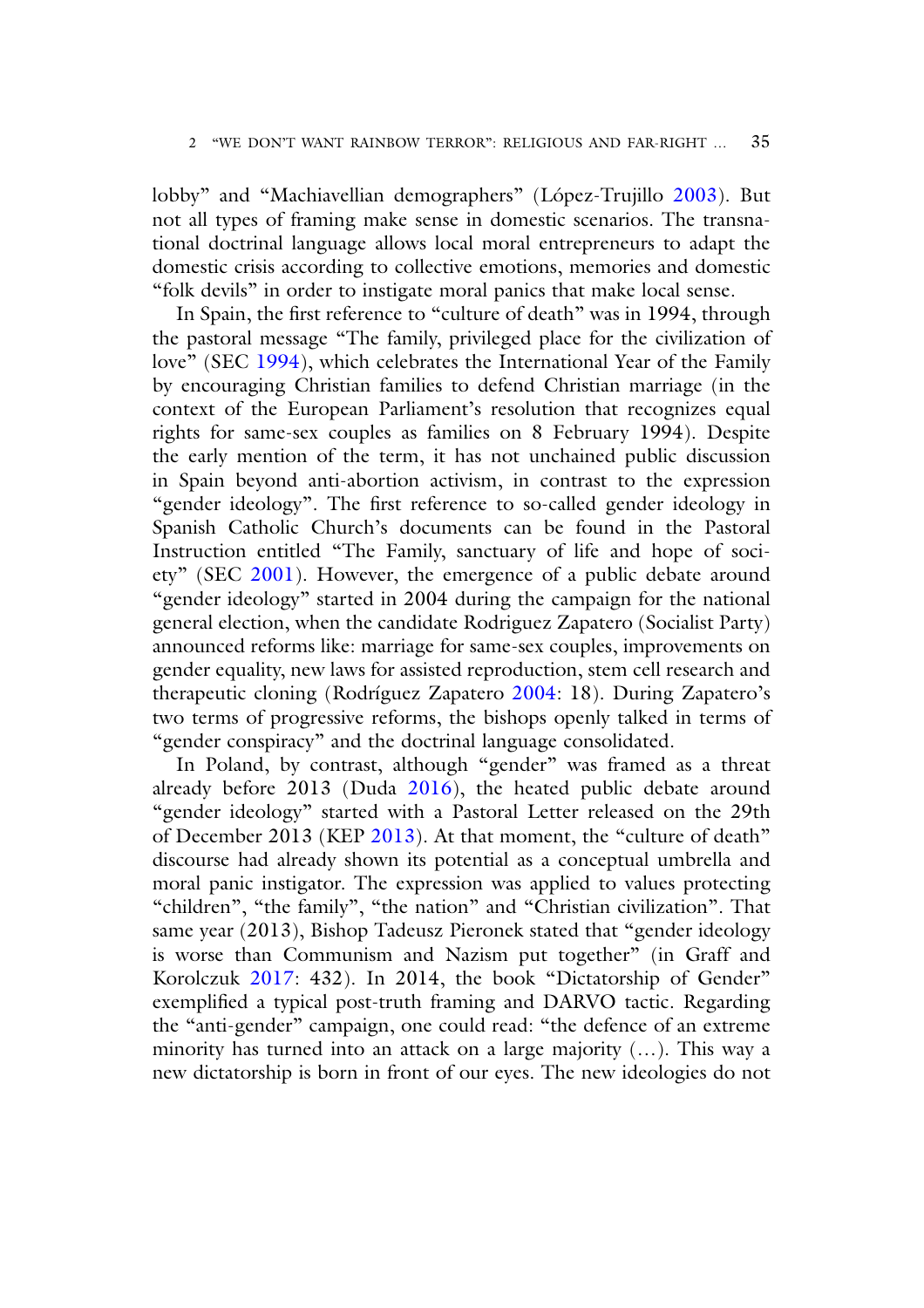only want to control our minds, but they also want to control the bodies of the young ones" (Biały Kruk, n.d.).<sup>26</sup>

Among the many "anti-gender" activists in both countries, the most eloquent in Spain has been Mons Fernandez, Bishop of Cordoba, who is a good example of how the doctrine entangles different political topics. Mons Fernandez affirms that UNESCO has created a great plan in order to achieve that half of the world population will become homosexual in the next 20 years. $27$  The "UN-gay conspiracy" meant "the death of family", the plummeting of birth-rates and the end of human life on planet Earth as its consequences. According to the bishop, gender ideology is the tool of human extinction: "Facilities for divorce, for contraception, for abortion, are all attacks on the family, the loving plan of God for life".<sup>28</sup> On other occasions, he warned: "here comes a radical feminism that breaks with God and Nature itself, as God has made it. This feminism is spreading its ideas relentlessly everywhere, even in schools".<sup>29</sup> At the same time that he targeted feminists, the bishop presents the Catholic Church as the victim of a political prosecution: "The Catholic Church is hated by the defenders of gender ideology just because the Catholic Church is strongly opposed to this".<sup>30</sup>

When the bishop was criticized by feminist activists and some progressive politicians, the group CitizenGo and the Catholic media started a campaign in defence of Mons Fernandez based on the DARVO strategy (Freyd 1997): they denied the Bishop's offence against feminists and LGBTQ\* people and, instead, attacked an alleged "gay lobby" and progressive actors by accusing them of insulting and intimidating the bishop, thereby reversing the offender into the victim of a conspiracy against the freedoms of belief and expression.<sup>31</sup> Other bishops like Antonio Cañizares, Juan A. Reig Pla or José I. Munilla are also well known for their misogynistic, homophobic and victimist statements. The language of other anti-feminist and anti-LGBTQ\* activists is similar. Moreover, it is not much different from the global far-right script as also the Polish case confirms. Similarly to the Spanish bishops, the Polish ones were calling "gender ideology" a "dangerous ideology". However, the clergy and high representatives of the Polish Catholic Church stand out by expressing literally far-right ideologies. As famously stated by influential Archbishop of Łódź and since 2014 vice chairman of the Polish Episcopacy, Marek J˛edraszewski, "gender ideology" not only leads to the "death of a civilization", but threatens the survival of the entire "white race" (Jędraszewski 2013 in eKai 2013). The example above shows that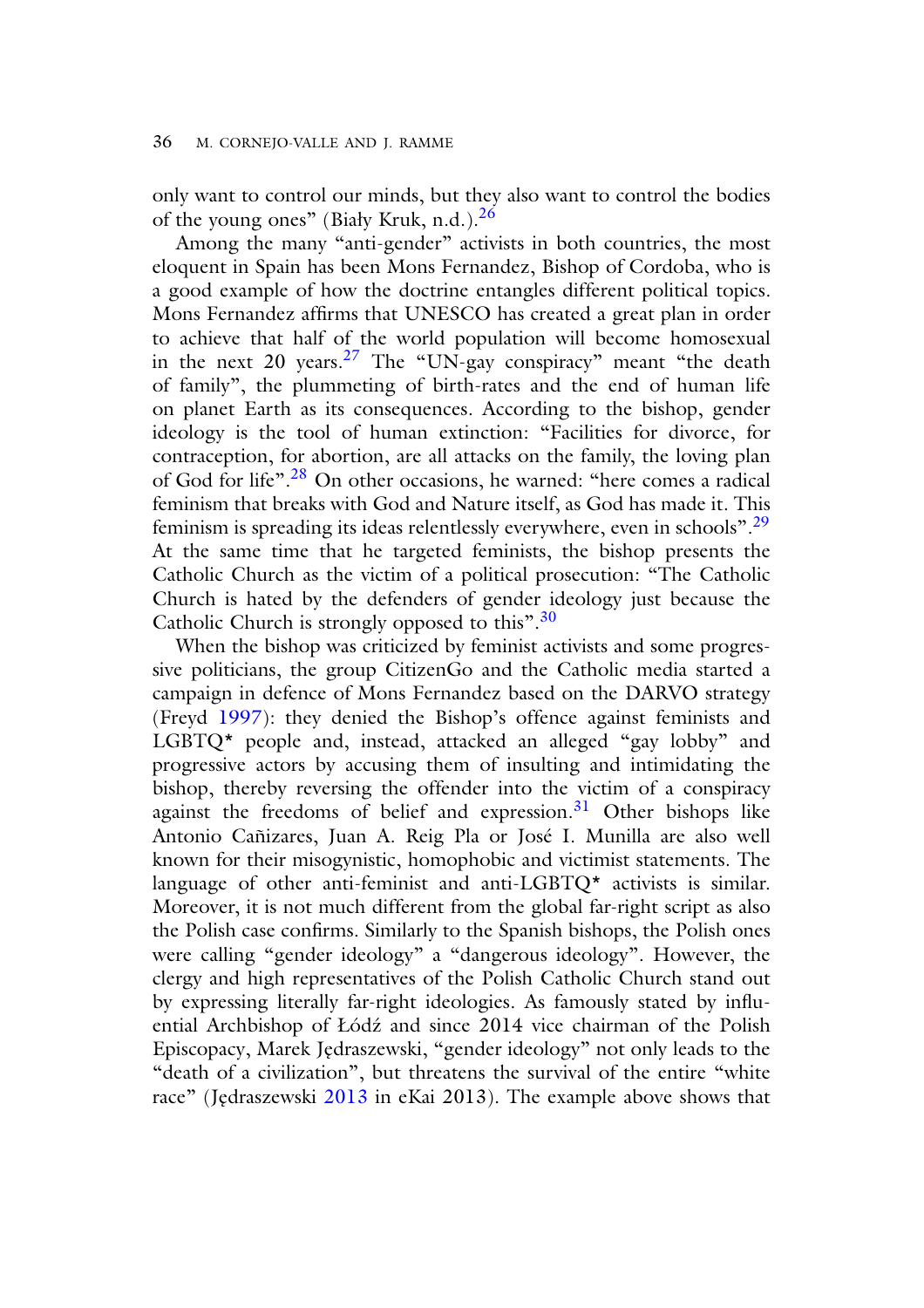the "Culture of Death" frame can be compatible not only with the farright frame of a "Death of the Nation" but might also resonate with white supremacist ideologies worldwide.

In this line, a new massive anti "LGBT ideology" campaign was launched by the right wing in Poland in 2019. While the anti-gender campaign was targeting gender mainstreaming, feminism and ideas about gender equality or sexual diversity, this campaign targeted programmes on sexual education and public expressions of sexual and gender diversity, while framing the LGBTQ\* community as a threat to the family and nation. Similar to the 2013 "anti-Gender ideology" campaign, it was preluded by scandals revealing the abuse of minors by Catholic clergy. This time it was not only the Catholic Church, ultra-conservatives or farright extremist groups involved in the hate campaign, as the anti- "LGBT ideology" rhetoric became a central element in the election campaign of PiS in 2019. Jedraszewski stated:

Fortunately, the red plague does not crawl upon our earth anymore, but this does not mean that there isn't a new one that wants to conquer our souls, hearts and minds. Not a Marxist, not a Bolshevist but one that is born out of the same spirit, a neo-Marxist one. Not red, but in rainbow colours. (Jędraszewski 2019 in TVN24 2019)

YouTube's blocking of the video with this speech resulted in a heated debate in the parliament about censorship. The Polish Episcopacy representative's statement that was part of the campaign also illustrates how vivid the references to the legacy of state-socialism and the soviet dependency are still in contemporary politics in Poland. Anti-communist demonization is a hegemonic mode of politics in post-1989 Poland, whereby "communism" according to Moll (2019) functions as an empty signifier. Not just the Catholic Church, but the far right in general (including national-Catholic, ultra-nationalist and neo-fascist actors) frame emancipatory and egalitarian ideas as "totalitarian" and equate sexual and gender diversity and rights with state-authoritarianism (state-socialism/Stalinism) and fascism (German fascist occupation) and present themselves as the only "innocent" and "native" alternative not only to communism, but also to (neo)liberalism and, paradoxically, even to fascism. The latter is equated in Polish far-right discourses with historical *Nazism*, understood as German National-Socialism, but also a special form of "Socialism", while (neo)liberalism is framed as a project introduced in Poland by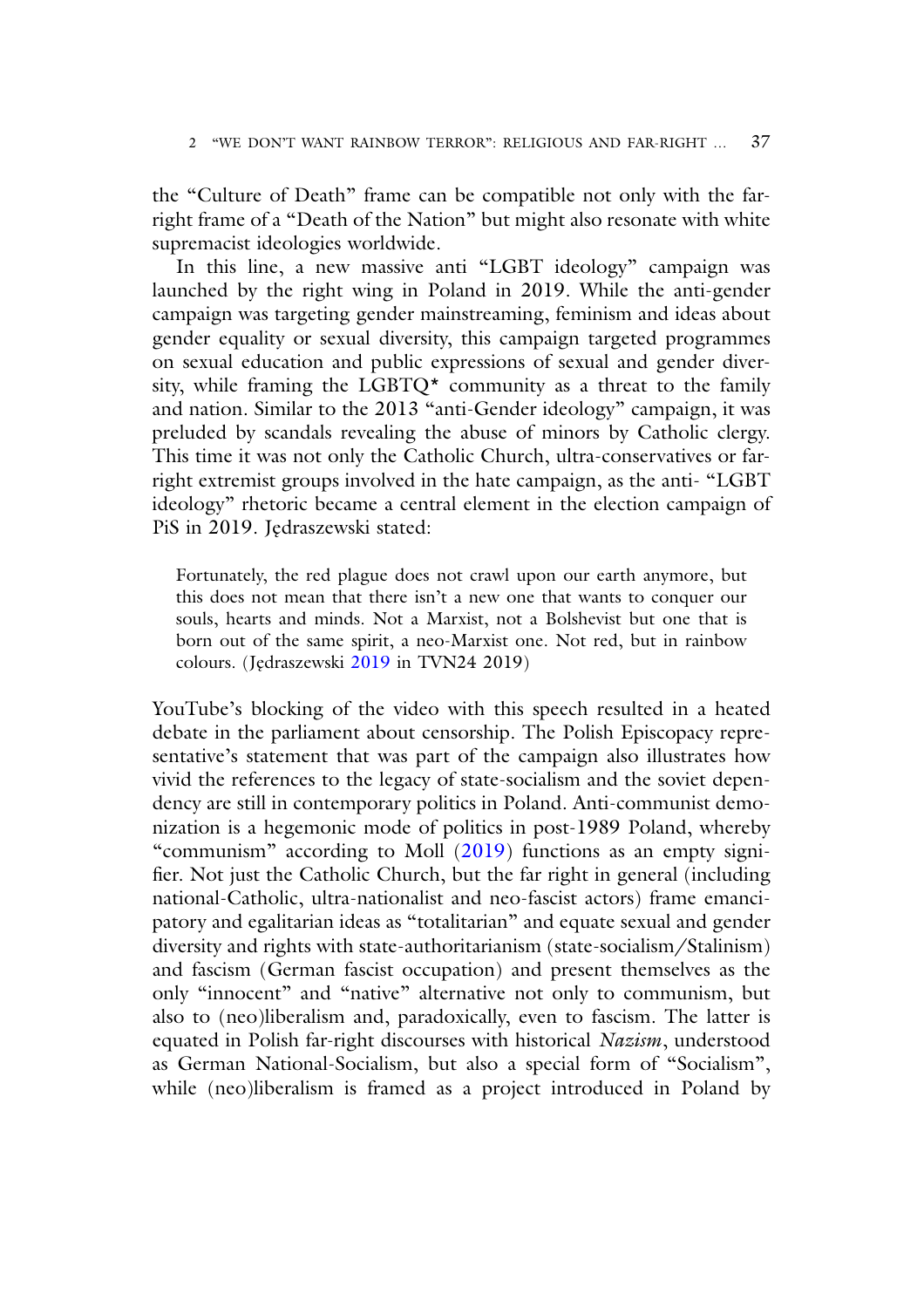former state-socialist elites ("communists") in order to further exploit Polish people.

Despite the privileged position of the Catholic Church, according to the Catholic Church and National-Catholic right-wing discourse, Christians are discriminated and persecuted for their beliefs and the Polish people's survival is endangered. This discourse has a long tradition, as even before World War I ideological leaders of the far right (Dmowski 2014: 134–140) portrayed the Christian civilization as being in danger and in need of defence from alleged enemies (e.g. Jews, freemasons, Marxists), while today's far right portrays so-called gender or LGBT-Ideology as linked to the same source (Marxism, Jews, etc.). The country itself is often defined as the ultimate frontier of Christianity (*Antemurale Christianitatis*) defeating among others the "Muslim invasion" (Ottoman Empire) into Europe, while in contemporary right-wing discourses (especially prior to the elections in 2015) refugees were portrayed as the modern version of such an invasion (Narkowicz 2018) and a "sexual threat" to Polish women (Gozdziak and Márton 2018). The campaigns against so-called gender and LGBT ideology proved to be quite successful as in 2019 a national survey showed that 31% of the overall male population aged between 18 and 38, and 54% of all PiS voters defined "gender ideology" and the "LGBT movement" as the biggest danger for Poland in the twenty-first century (Pacewicz/Oko.press 2019).

# Entangling Ideologies: National Sovereignties, Familism and Christian Supremacy.

The far-right sexual politics in Poland have not only gone further than in Spain, but the Polish framing process also shows complex discursive developments and deeply elaborated metaphors. In comparison, even if the Spanish anti-gender and anti-LGBTQ\* actors share the same ideological repertoire, the discourse had no success in making Spanish society connect the suggested topics, at least until 2019, when the nationalist rhetoric was unexpectedly connected to paradoxical far-right sexual politics in the public debate (as a result of the Catalonian uprising and the far-right electoral rise). A key factor seems to be the different profile of nationalism in the two countries. As Meyer Resende (2015) has pointed out in a comparison between the types of nationalism in Poland and Spain, contemporary nationalism in Spain is a plural and secular concept,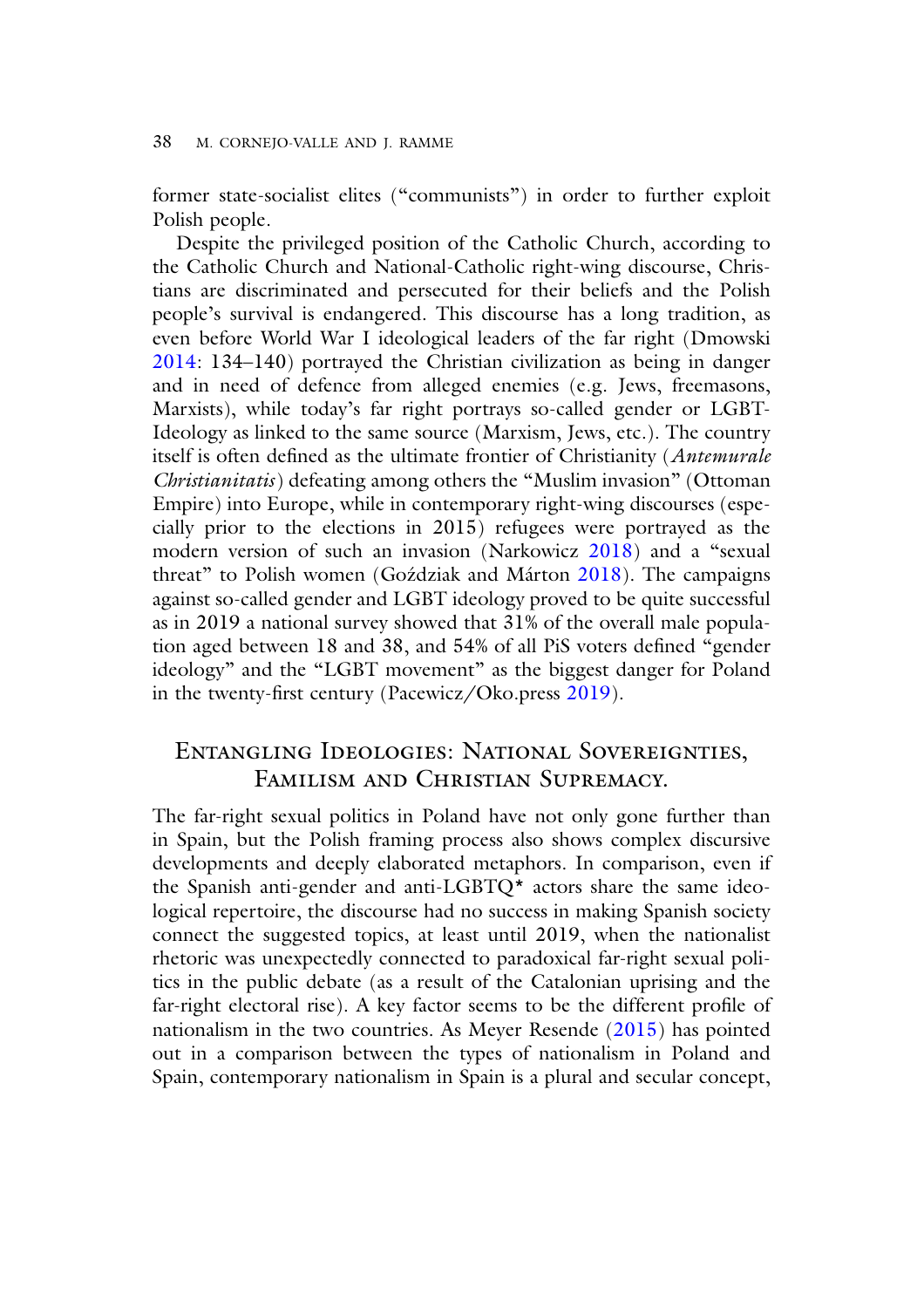based on the assumption that Spain includes several nations in an extroverted style, while Polish right-wing nationalism represents an introverted type, built on martyrdom (Janion 2006) and with a continuous revitalization of national traumata (like wars and exterminations). High church hierarchies even compare Poland and its Catholic Church history with Jesus' suffering on the Way of the Cross (e.g. John Paul II; Jedraszewski 2019). The wounds are due to the tremendous suffering of the Polish population during the German Nazi occupation; Stalinist purges, inter alia the contemporary experiences of migration and the anti-Polish sentiment in other European countries, $32$  are politically operationalized by the far right, recreating an atmosphere of ethnic discrimination and national isolation.

The Polish nation is to this day portrayed as in urgent need to defend itself from hostile forces surrounding the country, occupying it or even colonizing from the inside, in the line of the interwar National Democracy (*Endecja*). Hence, today's far right gets inspired by leaders from the past like, most importantly, Roman Dmowski  $(1864-1939)$ ,  $33$ but also Bolesław Piasecki (1915–1979).<sup>34</sup> Dmowski was opposed to human rights and women's emancipation (Chojnowski 2000: 38) and has accused the freemasons and Jews of being responsible for the "decline of the Christian European Civilisation" (Dmowski 2014: 134), while Piasecki claimed a Spanish-like Falangism and National-Catholicism. The *Endecja*'s heritage was modernized in the 1970s and 1980s by radical nationalist groups whose ideology included elements of sexual politics alleging that the aim of granting reproductive choice is the so called "biological and moral destruction of the nation" through abortion. $35$ According to some scholars (Umińska 2006; Ostolski 2005), the old far-right enemy of "the Jew" has been replaced by "the homosexual". However, having in mind the long history of portraying women's emancipation and sexual liberation as an outcome of a "Jewish masterplan", the use of such terms as the "homosexual lobby" also shows the transnational circulation and continuity of old antisemitic style rhetoric. Instead of a simple "replacement", the far-right practice of scapegoating Jews, Marxists, feminists and non-heterosexuals reveals the entanglement of antisemitism with sexual politics.<sup>36</sup>

The myth of Poland not yet being fully independent from other nations, supranational institutions, the EU and post-communist elites combined with the politics of fear and a rhetoric of crisis is one of the major political strategies of the Law and Justice (PiS) party and is used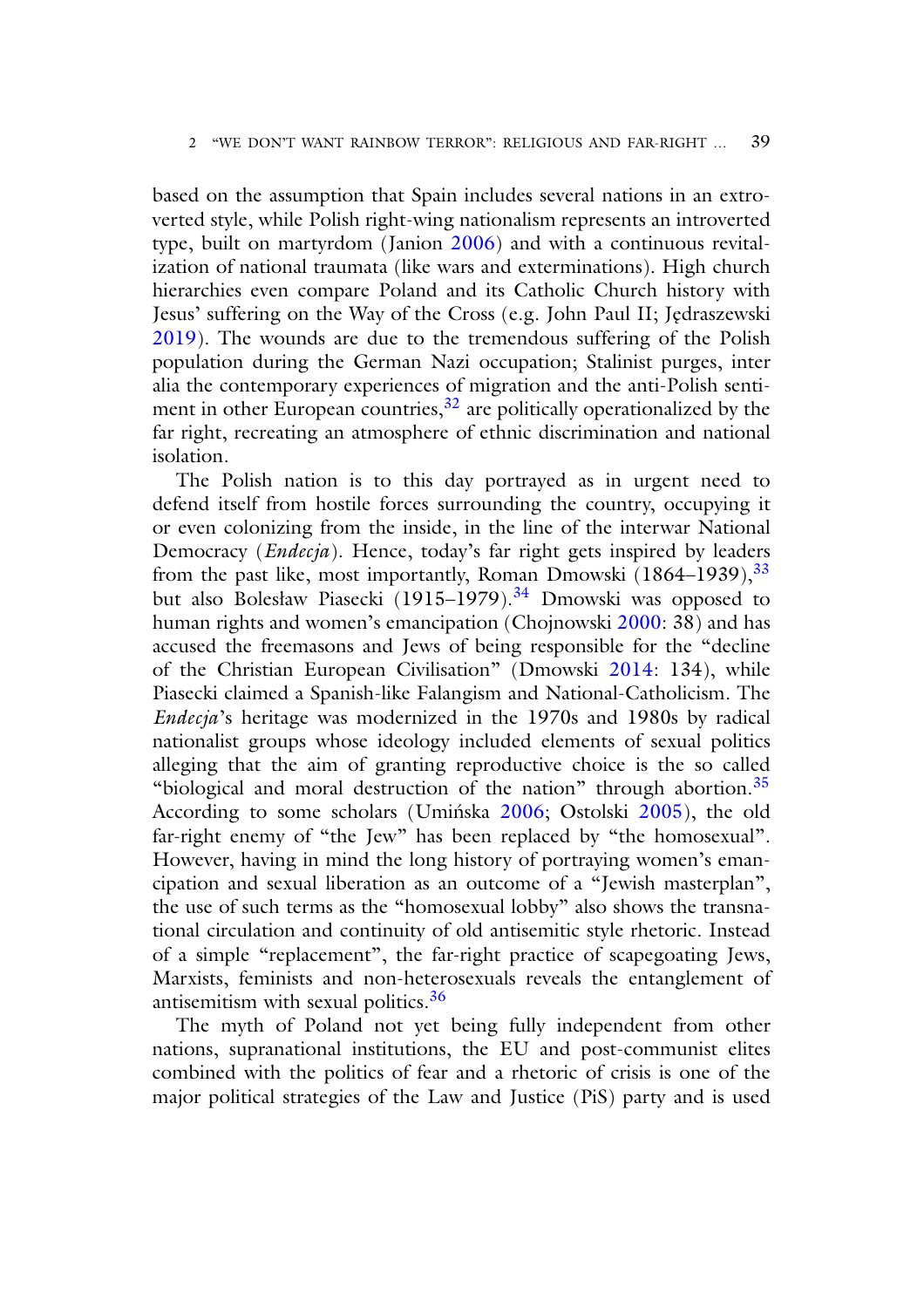in order to justify the systemic changes called "Dobra zmiana" (good change) introduced by PiS after their election in 2015 as a remedy for the crisis (Ramme 2020). Part of this state programme is the achievement of a social regime where the Catholic family based on a heterosexual married couple is the basic unit of the nation, ensuring national sovereignty. After 2015, a major top-down institutional backlash took place in all possible areas of rights for women and LGBTQ\* people: access to contraception, legal abortion, protection from domestic violence, etc. Individuals, communities and ways of life that stray from the government's vision (e.g. unmarried couples, single mothers, LGBTQ\* people) are partially excluded from state support or directly suppressed, by denying the right of public gathering, access to public services or even citizenship (ibid., 2020). The Catholic Church, that has been giving electoral support to certain political parties since 1989 (Mishtal 2015), continuously pressures for implementing even more conservative sexual politics such as a complete ban of abortion, restricting access to contraception or against in vitro fertilization. In 2019, the church was also heating up the "anti-LGBT ideology" campaign. At the same time, all criticism of clerical hate speech against LGBTQ\* people or the lack of any prosecution of clerical paedophilia is considered proof that the Church is being "brutally attacked" while the defence of the Church is a "patriotic duty", as the head of the governing party PiS, Jarosław Kaczyński, declared in 2019 in the  $TVP<sub>1</sub><sup>37</sup>$  thus echoing a rhetoric known prior to World War II (for the latter compare Porter-Szücs 2011: 349–350). In 2020, the COVID-19 pandemic and lack of opportunities to protest were used by politicians to further dismantle democratic structures. In April 2020, among others a bill introducing a three-year penalty for sexual education referring to non-heterosexual sexuality and the bill "Zatrzymaj Aborcje" (Stop Abortion) criminalizing abortion based on the premise of high probability of a severe and irreversible foetal impairment were debated in the Sejm (Polish Parliament) and sent on to further consideration in committees. Kaja Godek, parliamentarian and representative of the Foundation Life and Family (Fundacja Žycie i Rodzina), described such abortion as "eugenic abortions", comparing them with eugenic practices on disabled people conducted by German Nazis during World War II, while declaring abortion a "worse" and "more deadly pandemic" than the corona virus.<sup>38</sup>

In comparison with Poland, the anti-gender and the national agendas did not match well in Spain. In fact, the juxtaposition of gender and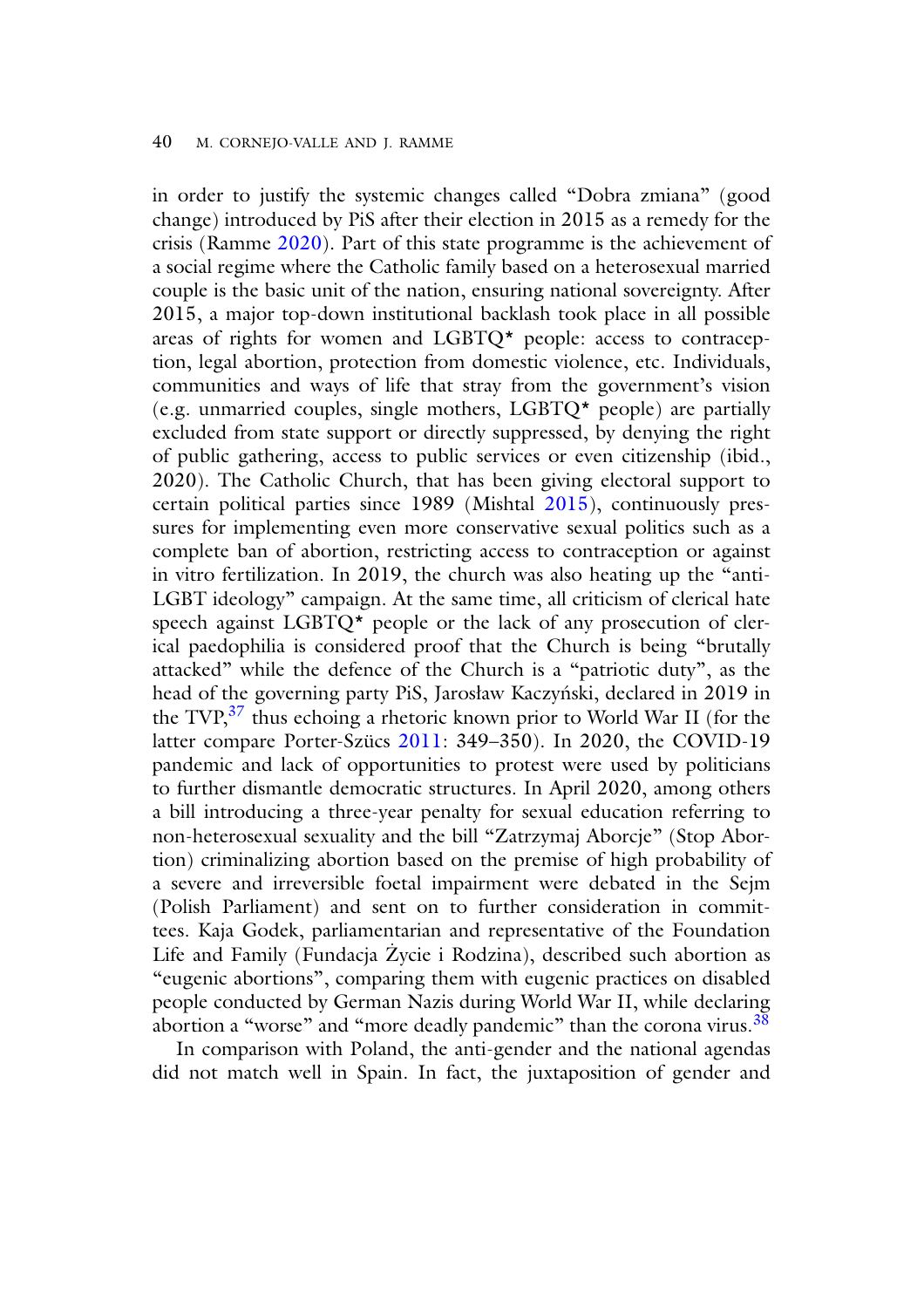nationalism is identified in Spain as a vestige of the Franco era dictatorship (1939–1975), whose sexism and conservative morals were considered a symbol of national identity under the ideology of National-Catholicism. However, values changed deeply in the democratic transition and the two topics, nationalism and sexism, became disentangled in time (Threfall et al. 2005). On the one hand, Basque and Catalan nationalism surged after the dictatorship and contributed to redefining Spanish identity in a more complex way. In fact, the democratic political scenario redefined the meaning of the word "nationalism" in Spain completely, and for years it referred only to non-Spanish domestic identities and sovereignty demands. On the other hand, values changed so deeply that Spain became the third European country to recognize same-sex marriage (2005), and the second to recognize full marriage equality, including adoption.<sup>39</sup> In time, anti-sexism and sexual diversity became new symbols of a progressive Spain. However, the increasing hegemony of new values also triggered the early response of nationalist and anti-gender activists starting in 2005. For some years, the mobilization against same-sex marriage and other progressive policies on sexual and reproductive rights was not very successful: some conservative regions adopted soft measures to prevent abortion and the term "gender" itself was progressively erased from public policies and documents, but same-sex marriage has not been abolished and elective interruption of pregnancy is not banned. Nevertheless, the anti-gender campaigns meant the renewal of the far-right image, resources and agenda, and in 2018, the nationalist domestic disputes finally opened a structure of political opportunity to merge nationalism with combating sexual and reproductive rights.

The uprising for the independence of Catalonia in 2018 stirred up the Spanish unionism of the general population in Spain, and the far right waved the national flags successfully this time. The rise of the far right happened in just a few months. In October 2018, the Catalans organized an informal referendum for independence that was brutally repressed by the police. In December 2018, the traditionally leftist (but very Spanish nationalist) region of Andalusia held regional elections and the far-right party Vox unexpectedly gained 12 seats in the regional parliament. Their discourse was strongly nationalist (unionist) but also openly homophobic and misogynistic with constant references to "family", "values", "defence of life", Christian civilization and Islamophobic anti-immigration claims. The anti-feminist and anti-LGBTQ\* champion Bishop Fernandez publicly celebrated the rise of the far right in his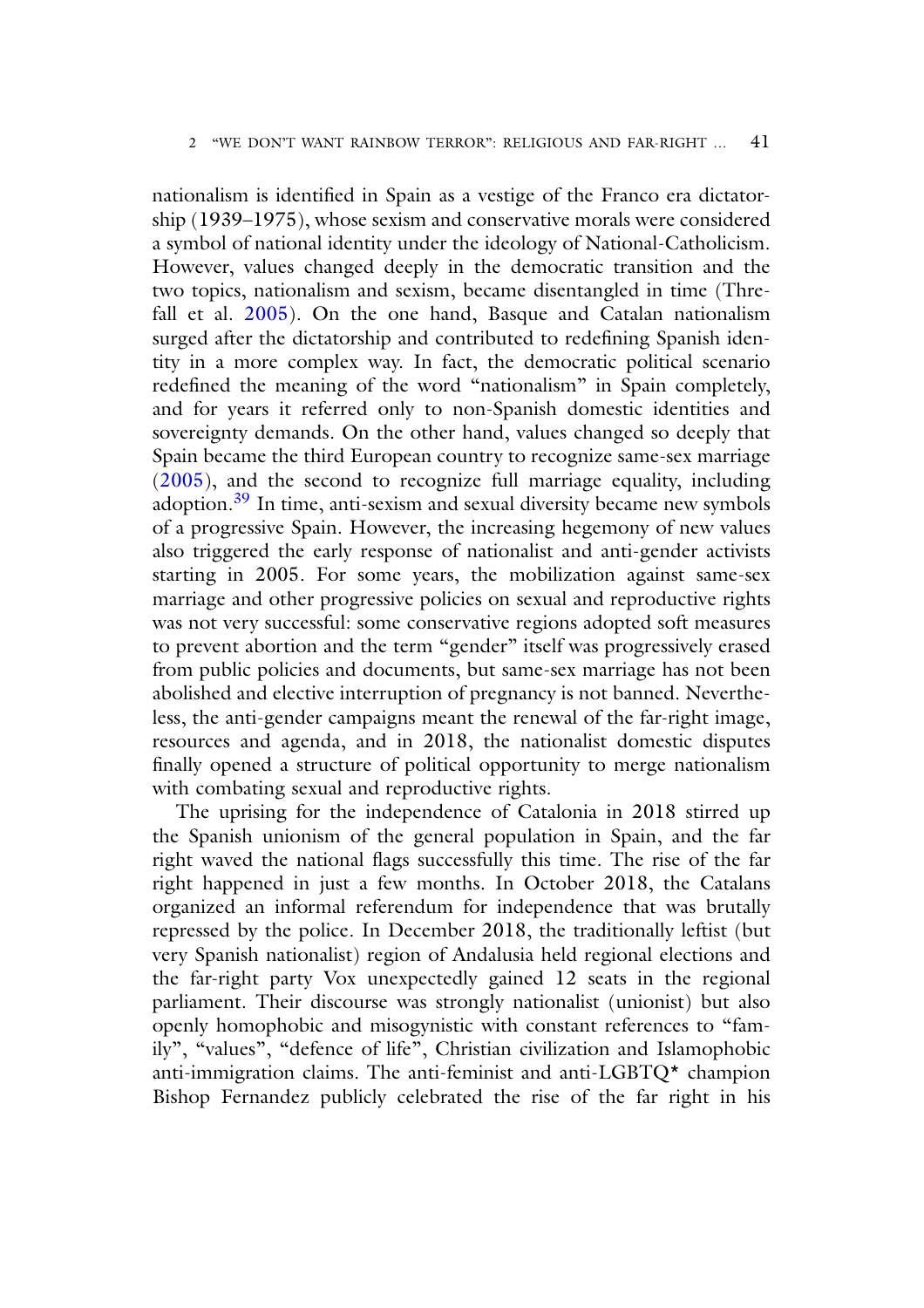sermons, and as soon as Vox arrived in the regional parliament, they dropped the sovereignty demands (not very relevant at the regional level) and tried to set the "anti-gender" agenda into first place. They pushed the moderate right-wing parties to negotiate restrictions of gender and anti-discrimination policies, in exchange for their support for the presidency of the region. They also kept going with one of the strategies of CitizenGo, the blacklisting of gender activists and workers hired by the former regional government.

Vox rapidly become an important national actor, getting the attention of all the media, spreading their anti-feminist and anti-LGBTQ\* discourse, and influencing the language and the agenda of the other conservative candidates (the People's Party reoriented their messages against "radical feminism" while Ciudadanos started to present themselves as LGBTQ\* defenders). On 10th February 2019, Vox, the People's Party and Ciudadanos emulated the nationalist protest of 7th October 1934 (before the fascist uprising against the democratic Republic) and concentrated together in Madrid against Catalonian nationalism and the dialogue policy of the central leftist government. That was part of a long electoral campaign for the national polls in 2019. In November 2019, Vox gained 52 seats in the national parliament, jumping from nothing to 15% of the national representation in only one year. The strong media coverage amplified far-right content and strengthened its influence on society. Unexpectedly again, the COVID-19 outbreak in the next months (2020) became a new opportunity to develop the arguments of the global right on the domestic stage: Vox and the People's Party assumed a xenophobic discourse (in terms of "Chinese virus") and Vox even suggested barring irregular immigrants from access to health services during the outbreak if they do not pay for it.

The rise of Vox in Spain led Catholic media and the Spanish Episcopal Conference to discuss whether they should recommend to Spanish Catholics that they vote for the party (since they defend the Church's demands on abortion and marriage). Besides, the Episcopal Conference has been traditionally a Spanish unionist actor against separatist nationalisms, through the National-Catholic framework of the fascist dictatorship, but also in the democratic period. $40$  The discussion is still open and while some Catholic activists see the far right as good representatives of the Church's demands, others criticized the anti-immigrant positions as un-Catholic. $41$  On the Polish side, there are some similarities like the historical association between Catholicism and national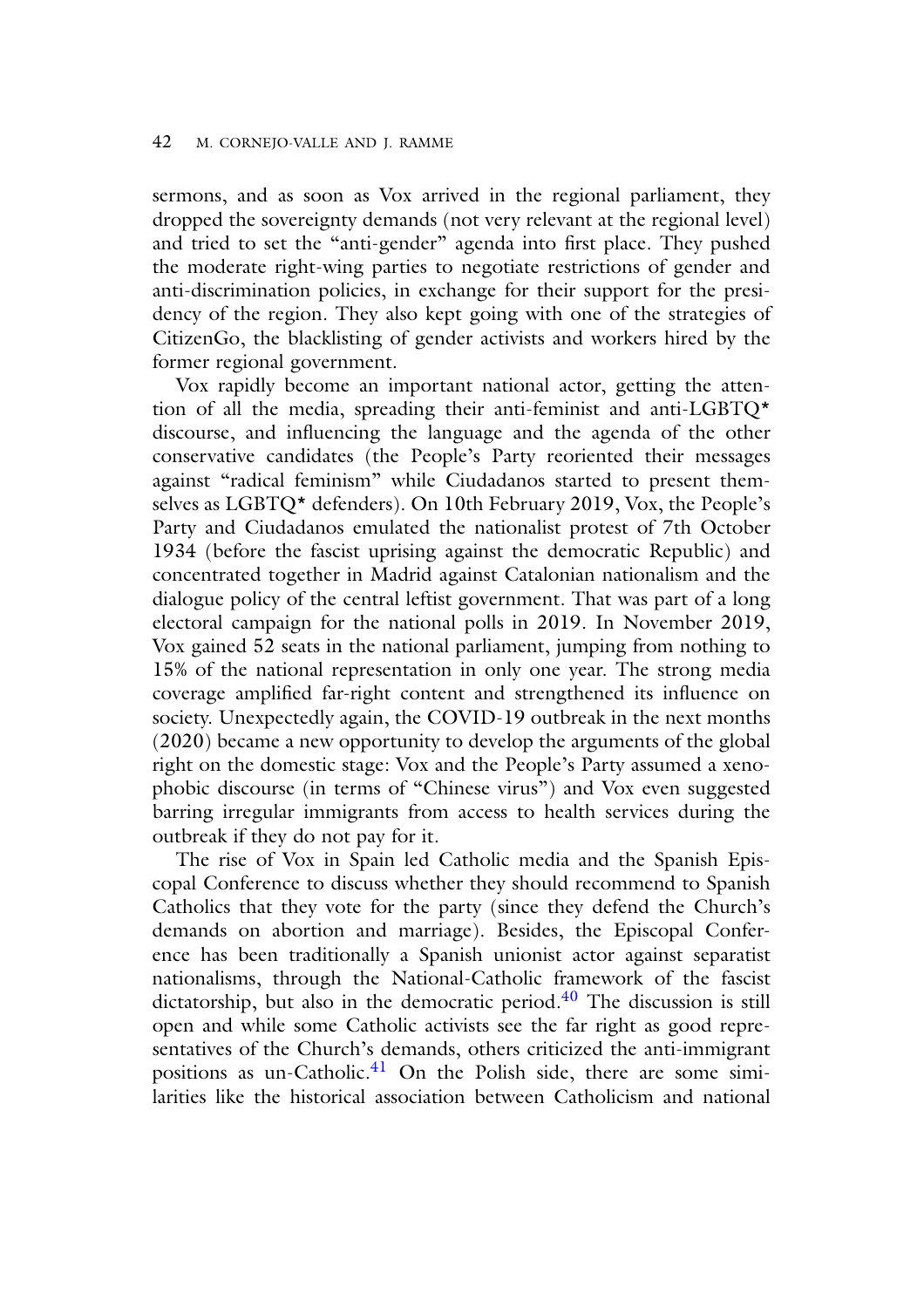identity and the ideological resonance with right-wing conservatives and even the far-right political spectrum. Despite the ambivalent role of the Polish Church in state-socialism and under the hegemony of the Soviet Union (and during eighteenth-century and nineteenth-century territorial partitions by Imperial Russia, Prussia and Austria, Porter-Szücs 2011), contemporary narratives among Catholic Poles depict the Church as a fighter for national independence and the preservation of national identity. While today's right-wing organizations in Poland are divided on many issues, they mostly agree on defining their nationalism through Catholicism and familism.

The link between Polish nationalism and familism today is well rooted in Cardinal Wyszyński (Primate of Poland 1948–1981) "theology of the nation" (Porter-Szücs 2011: 350), whose doctrine was expressed in the famous phrase "The family's strength through God is the strength of the nation. For the nation, the most important strength and bastion is the family. Those who are friends of the nation strengthen the family, those who are enemies of the nation, destroy the family" (Wyszyński 1961, in KEP 2001). Wyszyński defines the nation as the family of the families and, according to him, both nations and families are natural and God-made communities. He also drafted the entanglement with rightwing sexual politics since he demanded a "moral renewal of the nation" whereby Catholicism represents the "soul of the nation" and preached the "defence of life" within the family as a national duty, while another duty was to send children to the Church once they are born.<sup>42</sup> Although the Cardinal embraced the universal declaration of human rights, he also demanded that nations and their dignity be protected by the human rights framework. His theology had a big impact on John Paul II, who advanced his own doctrine of family and contributed to the perception of the Polish and transnational Catholic Church as a major protector of Polish national sovereignty.<sup>43</sup> After the regime change, the Church managed to position itself as a victim of state-socialism and the main defender of the Polish nation, helping it to gain many privileges after the system change in the 1990s.

The circumstance that the Spanish Church was a fascist collaborator with the Franco regime until 1975 led the Church to avoid public support of National-Catholicism and the association with Fascism during the democratic transformation. While in Spain the Church (at least in their public discourse) is more moderate and avoids strong ties to state politics or associations with National-Catholicism, in Poland the Catholic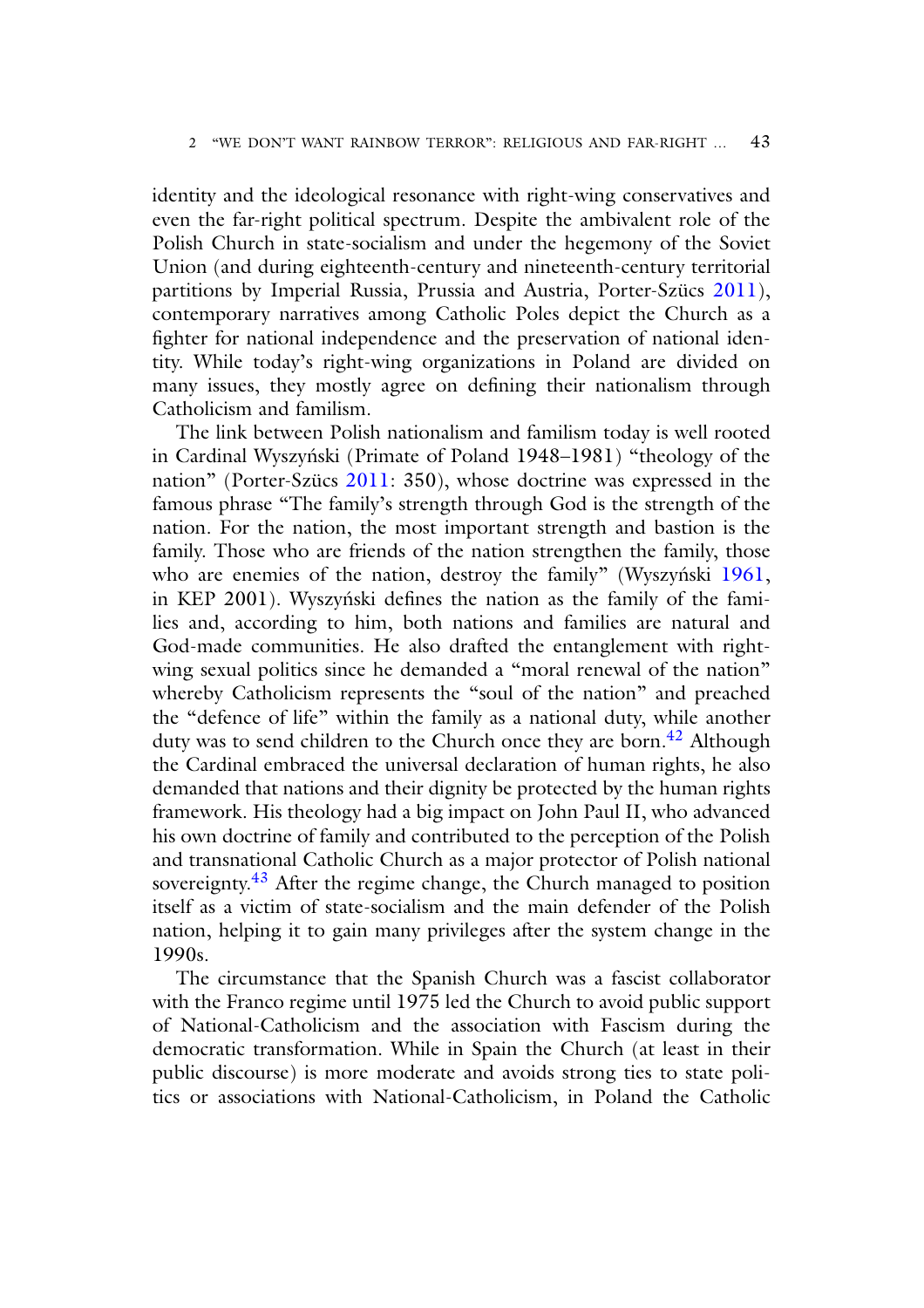Church, usually remains quiet, when it comes to critique of far-right politics and environments or nationalism as such, simultaneously issues a countless number of statements against sexual diversity, LGBTQ\* rights or reproductive rights and choices.<sup>44</sup> Conservative gender and sexual politics helped not only to consolidate the religious fundamentalists, ultraconservatives and the far right, as they found a common ground despite many differences in other areas, but also allowed them to introduce a discursive shift. From the position as *none* or *incomplete Europeans,* that are lagging behind "western" (sexual) modernity (Buchowski 2006; Keinz 2008), right-wing organizations and the clergy managed to shift themselves from the *margins* back into the *core of Europe*, by claiming to present the last frontier of the European Christian civilization.

# Conclusion: Paradoxical Panics and Transnational Frameworks for Nationalist Agendas

Like in other countries, Polish and Spanish conservatives tried to create a moral panic by accusing LGBTQ\* and feminist activists of being a threat to society, to children, to the nation and even to the entire European civilization (which is claimed as a Christian civilization). They came across with different levels of success in public opinion and electoral results. We used "moral panic" as a conceptual lens from which we could examine the commonalities and differences between both countries, assuming that we are analysing the making of social emotions and meanings, instead of assuming that they have any essential nature. With that in mind, we paid special attention to those elements that make the comparison sustainable. In our case, we had at least three strong elements: totalitarian and authoritarian pasts, Catholicism and nationalism. Considering these aspects, the first outcome of the comparison is the dissimilar combination of the three aspects in our two historical scenarios. On the one hand, the combination of religion and nationalism has been crucial in highlighting sexism and homophobia as a political creed, and we have seen the same in other countries with Christian backgrounds, too. Typical nationalist concerns like territory, national unity and sovereignty can be and have been linked to sexism, homophobia, familism, natalism, etc. But, on the other hand, the ethno-religion combination played different roles in Polish and Spanish recent histories considering its relationship to the totalitarian or stateauthoritarian legacy. In Spain, National-Catholicism was associated with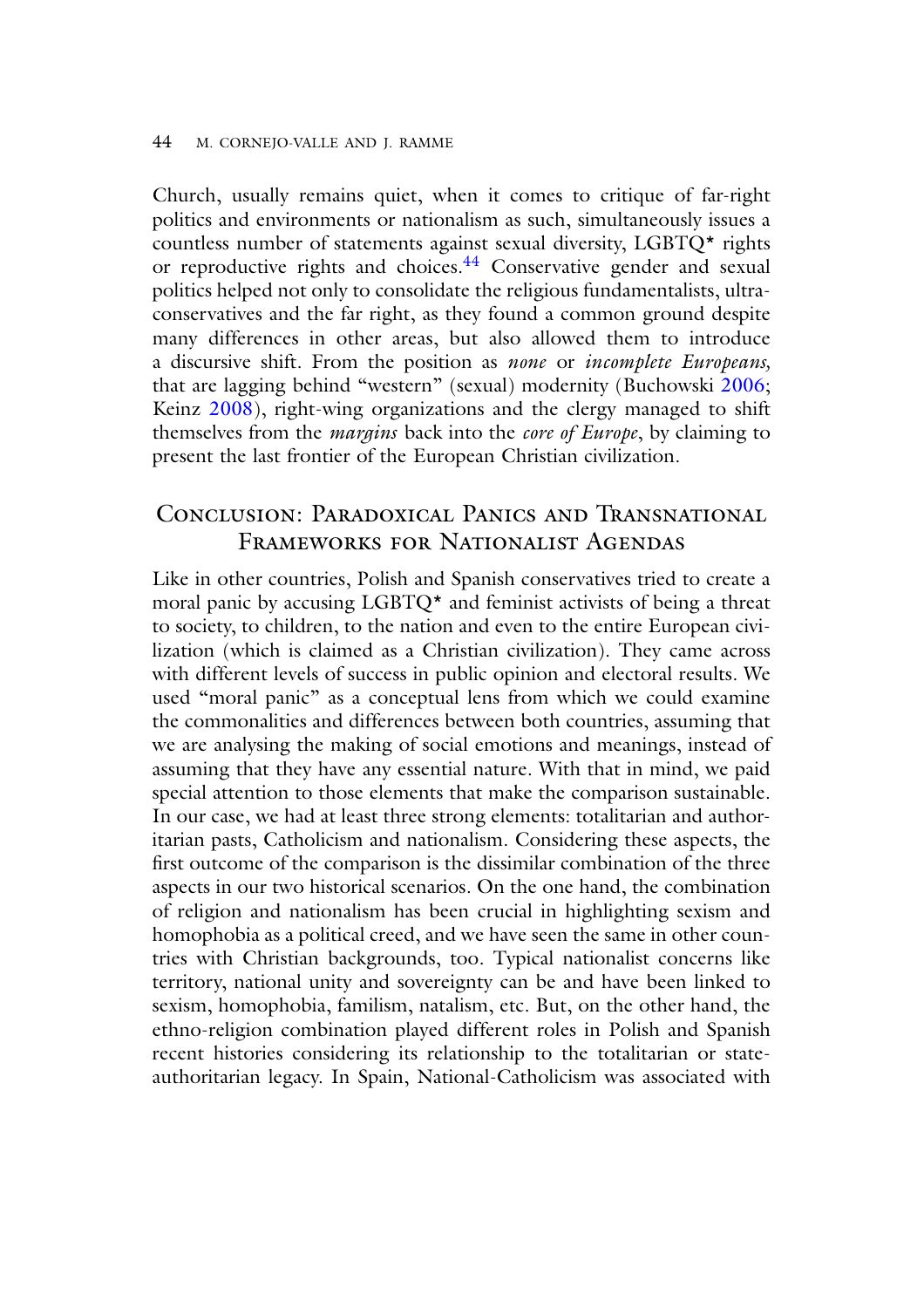the fascist dictatorship, while in Poland it was revisited as a post-statesocialist mindset, whereas fascism was "externalized" by reducing it to the memory of the Nazi-Regime. According to the historical legacy of each country, the collective memory of authoritarianism, the understanding of national sovereignty and the collective fears that each country harbours, the anti-gender and anti-LGBTQ\* moral panics are differently accepted or refused. Sexism and homophobia are popular in Poland (Takács and Szalma 2020) since they are embedded in an effective anti-Marxist nationalism combined with a Catholic moral renewal and familist ideology, but the same was not so popular in Spain since that recalls the values of the fascist era.

The second outcome of the comparison is a common framing effort around the same rhetoric of crises. Polish and Spanish far-right actors share a similar doctrinal language that targets feminist, leftists/Marxists and LGBTQ\* people, among others, as conspirators of a "culture of death". The Master frame "culture of death" entangles with Catholic sexism, homophobia and a dogmatic reproductionist imperative. In the Polish case, this pro-natalist and anti-gender familist rhetoric also matches with conservative narratives about national sovereignty and survival. It matches better as well, because the nationalist far right in Poland is more focused on governing bodies and minds in order to force homogeneity, rather than on issues of territorial unity, as is the case in Spain where various separatist movements struggle for national independence. However, in the Spanish case, "the culture of death" rhetoric, including the anti-gender agenda, is in an early stage of a mere juxtaposition with the nationalist struggles, which means that the far right as well as the Catholic Church is positioned in the same framework as the Polish conservative actors, but the framework was not well spread in broader Spanish society, among voters or in public opinion until 2019, when the rise of the far right in the electoral polls surprised analysts.

The use of the same rhetoric of a multidimensional moral as well as demographic crisis, successfully or not, shows up one of the most interesting paradoxes of far-right sexual politics in Europe and in other parts of the world: local nationalist agendas use international discursive repertoires (e.g. the language of the International Catholic Church, the World Congress of Families or the TFP network). At the same time that Polish and Spanish far-right parties invoke their particular image of national identity and nativity, they use similar arguments and words and aim at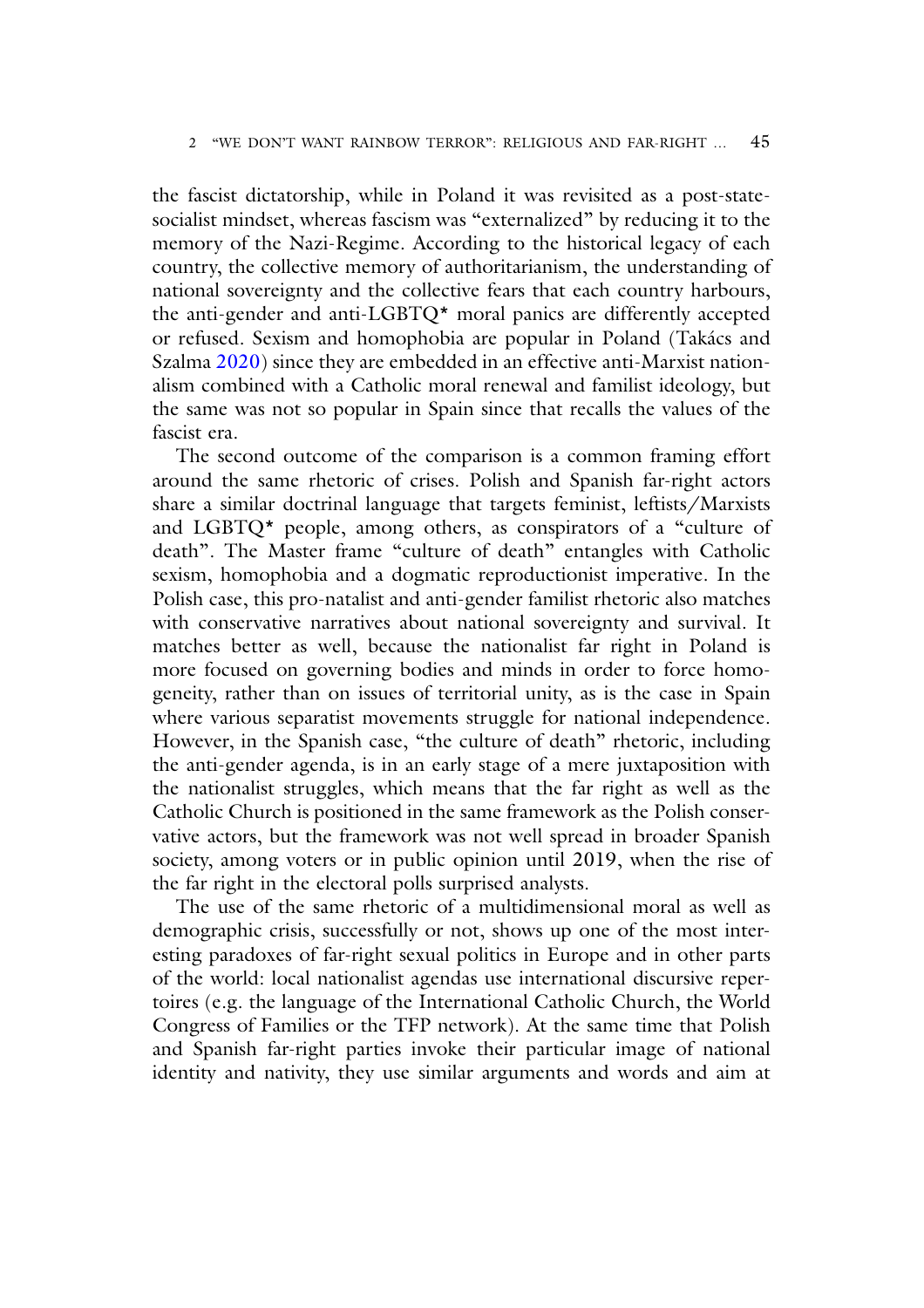similar enemies, taken from the global right repertoire of fears: feminists, leftists/Marxists, "gay lobby", non-Catholics, refugees (in Poland), migrants (in Spain), etc., while the local emphasis on a "main enemy" is variable and depends among other things on political windows of opportunity or the potential alignment with already active framings and moral panics. Even if we look at the national contexts, the paradox of an international, global repertoire for nationalist rhetoric and politics emerges from the comparison and, according to the literature available for other contexts, it seems clear that the international dimension of nationalism, far-right ideologies and religious fundamentalism is one key factor behind the rise of the anti-gender politics, although it could become a weakness eventually. But this is not the only big paradox in our cases.

A second emerging paradox is the victimization strategy, also found in other countries, with identical strategies. In this respect, "anti-gender" and anti-LGBTQ\* actors both in Poland and Spain use the DARVO tactic by trying to turn the victims into the offenders. This strategy is particularly visible from the perspective of how moral panics are created and set up. Far-right politicians and the Episcopal Conferences discriminate women and LGBTQ\* people with doctrinal support, spreading the fear of unlikely threats (such as the extinction of human life on Earth) and invoking religious freedom claims to defend hate speech. The strategy consists of discriminating and denying it at the same time. For example in such cases, when the far right and the Church present themselves as the only true defenders of "families", "womanhood" and freedom of speech, but at the same time defend a narrow concept of a "family", and "women" only as mothers and as complements for men, which excludes and discriminates women and non-heterosexual families. From this perspective, successfully or not, the strategy of framing of gender equality and sexual liberation as expressions of authoritarian projects and creating a moral panic around them is paradoxical in itself since it is done by environments that modernize and follow National-Catholic or even directly fascist traditions of thought, which have traditionally supressed women's and sexual liberation. Contemporary far-right politics and related discourses aim to reverse achievements in terms of gender and sexual equality. Since it is a political dispute, there is no doubt that the far right's goal is to (re)gain influence and control over the state and its inhabitants by suppressing diversity and by forcing homogeneity, in both a cultural and sociological sense.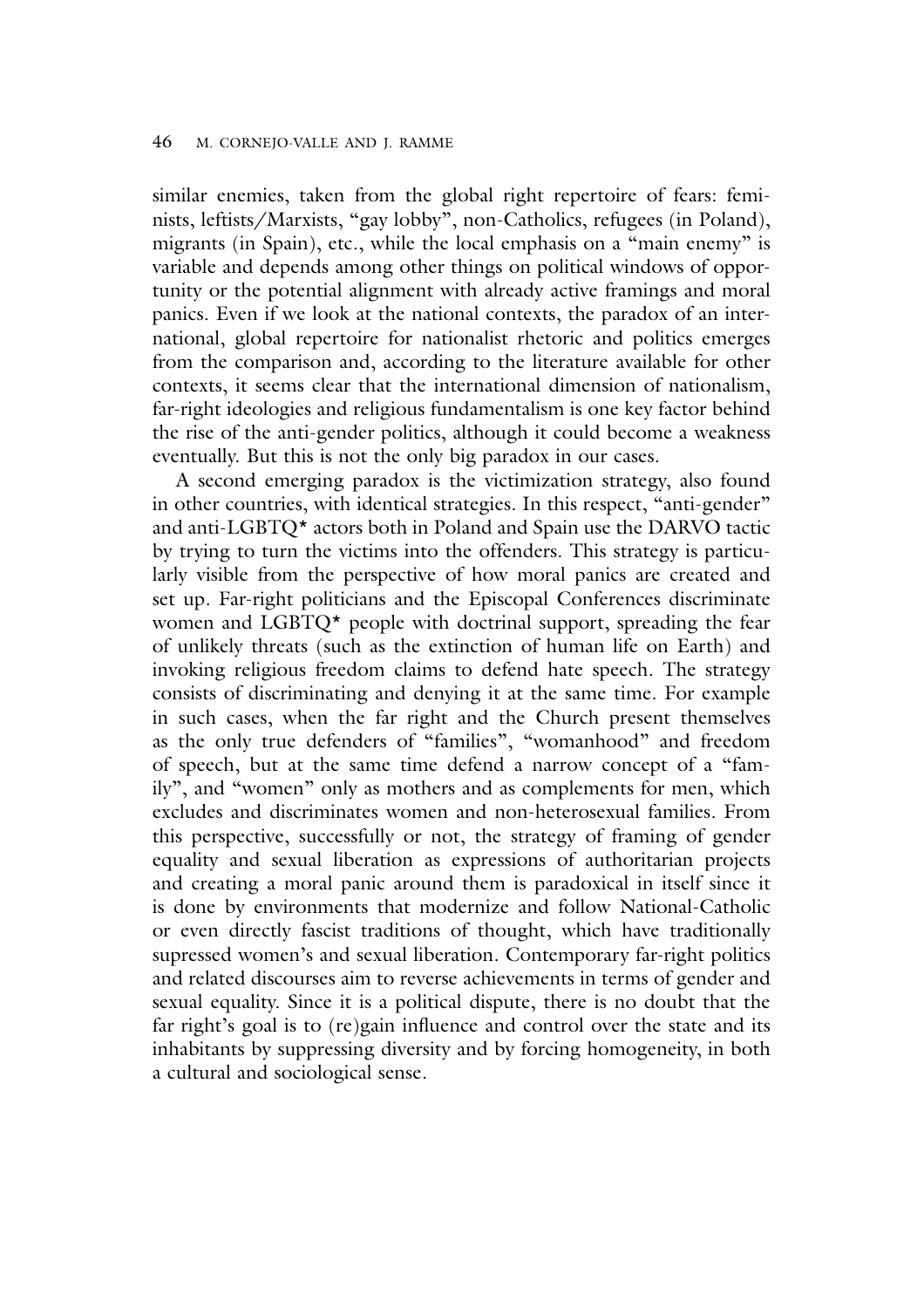## **NOTES**

- 1. Lech Kaczyński and his twin brother Jarosław (since 2003 head of the party Law and Justice, PiS) belonged to the right wing of the Solidarność (Solidarity) trade union and social movement, the most significant opposition during state-socialism in 1980s Poland. Lech Kaczyński became internationally known for banning Warsaw's LGBTQ\* "Equality Parade" twice (in 2004 and 2005). He died in an airplane crash on Russian territory in 2010.
- 2. Originally *Brygady GayPower* and *Silny Pedał*.
- 3. Finally, after 2 years, the case was officially suspended as no tortfeasor could be found (TVN24 2008).
- 4. Following Mudde (2019), we understand the far right as a category of the right-wing political spectrum encompassing the radical right, the extreme right and the radical populist right. As an umbrella term, it includes among others, ultraconservatives, religious fundamentalists, nationalist political actors or alt-right, and neofascist groups. In a different approach, we will use terms such as "conservative/progressive," "right/left" and "far-right" according to the parties' alliances with the European parliamentary groups. Therefore, we consider "far-right" those associated with the group Europe of Nations and Freedom and European Conservatives and Reformists (ECR). Nevertheless, actors of various other political fractions and environments (e.g. liberals or even women's rights activists) might also share some elements of typical far-right world views. Typical elements within far-right world views are, e.g. anti-pluralism and exclusivism, essentialism and conservatism, anti-individualism and authoritarianism (frequently expressed by nationalism, theocracism, heterosexism, familism, etc.).
- 5. The People's Party (*Partido Popular*) is the Spanish majoritarian conservative party, in the tradition of the European Christian democracy. It is associated with the European People's Party.
- 6. Citizens (*Ciudadanos*) is a liberal party associated with the Alliance of Liberals and Democrats for Europe.
- 7. Vox was founded in 2013 by splitting from the majoritarian People's Party. It is part of a range of minor Christian and far-right parties.
- 8. The region of Catalonia has a strong nationalist movement that claims the independence of the region from the Spanish State.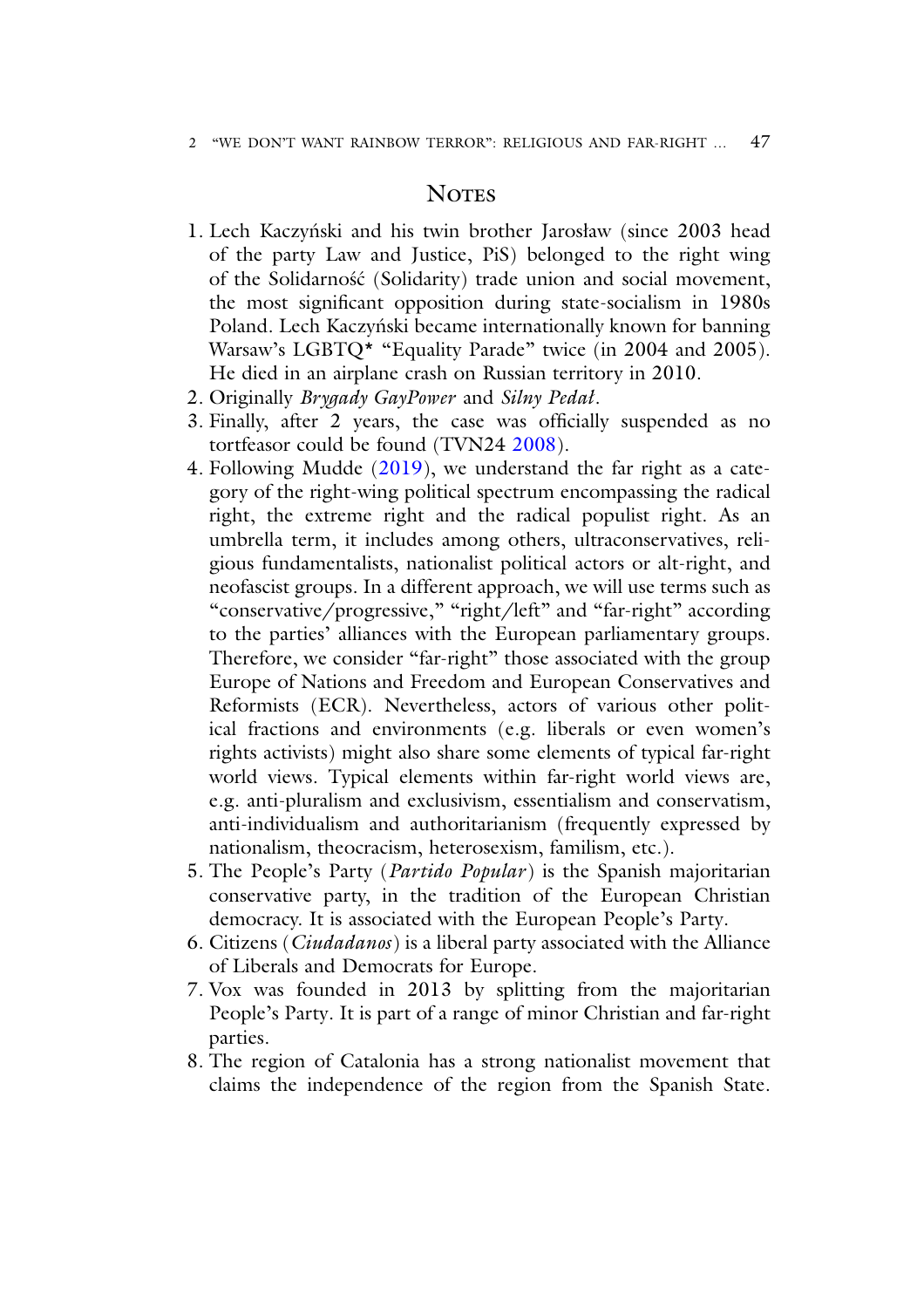In 2018, there was a conflict about the legality of the Catalonian referendum for independence. The conflict involved weeks of riots and severe police repression as well as the prosecution and imprisonment of senior Catalonian politicians and officials.

- 9. "Vox claims to Madrid Council to identify those who talk about LGTBI at schools (León 2019)"; "Vox requests the names of the public workers on gender violence from the Andalusian government to <<depurate ideological cases >> " (Eldiario 2019).
- 10. The National Family March is far-right rally and the Polish celebration of the Day of the Unborn Child (25th March), unofficially declared by John Paul II in 1999 and celebrated by anti-abortion activists all around the Catholic world (see Pontifical Society of Missionary Childhood, n.d).
- 11. Such declarations have mainly been made in the south-eastern parts of Poland until now (2019).
- 12. Russia and several post-soviet states went the furthest with anti-LGBTQ\* legislation in Europe, but there are similar attempts in European Union member states (IGLYO 2018).
- 13. As opposed to the use of "moral majority" in feminist theory, Cohen's "moral entrepreneurs" might not base their legitimacy on their numbers.
- 14. The bus rolled through several countries including Spain, France, Germany, Italy and the United States, where the bus provoked a situation at the Stonewall Inn.
- 15. The pre-World War I and II *Endecja Narodowa Demokracja* (National Democracy), according to Krzemiński, was a Polish version of a fascist movement (Krzemiński 2017). The political movement itself began at the end of the nineteenth century and was the right-wing fraction of Polish national independence movements competing with socialist ones. The most influential politician and creator of *Endecja*, Roman Dmowski, was inspired by Italian fascism and opposed to parliamentarianism. He founded the Catholic party Camp of Great Poland (Obóz Wielkiej Polski) in 1926, that was not only anti-Semitic, but also anti-German.
- 16. The original name for All-Polish Youth is *Młodzie˙z Wszechpolska* (MW), for National Radical Camp, *Obóz Narodowo-Radykalny* (ONR) and for the National Movement is *Ruch Narodowy* (NR). The full name of the party Konfederacja formed in 2019 for the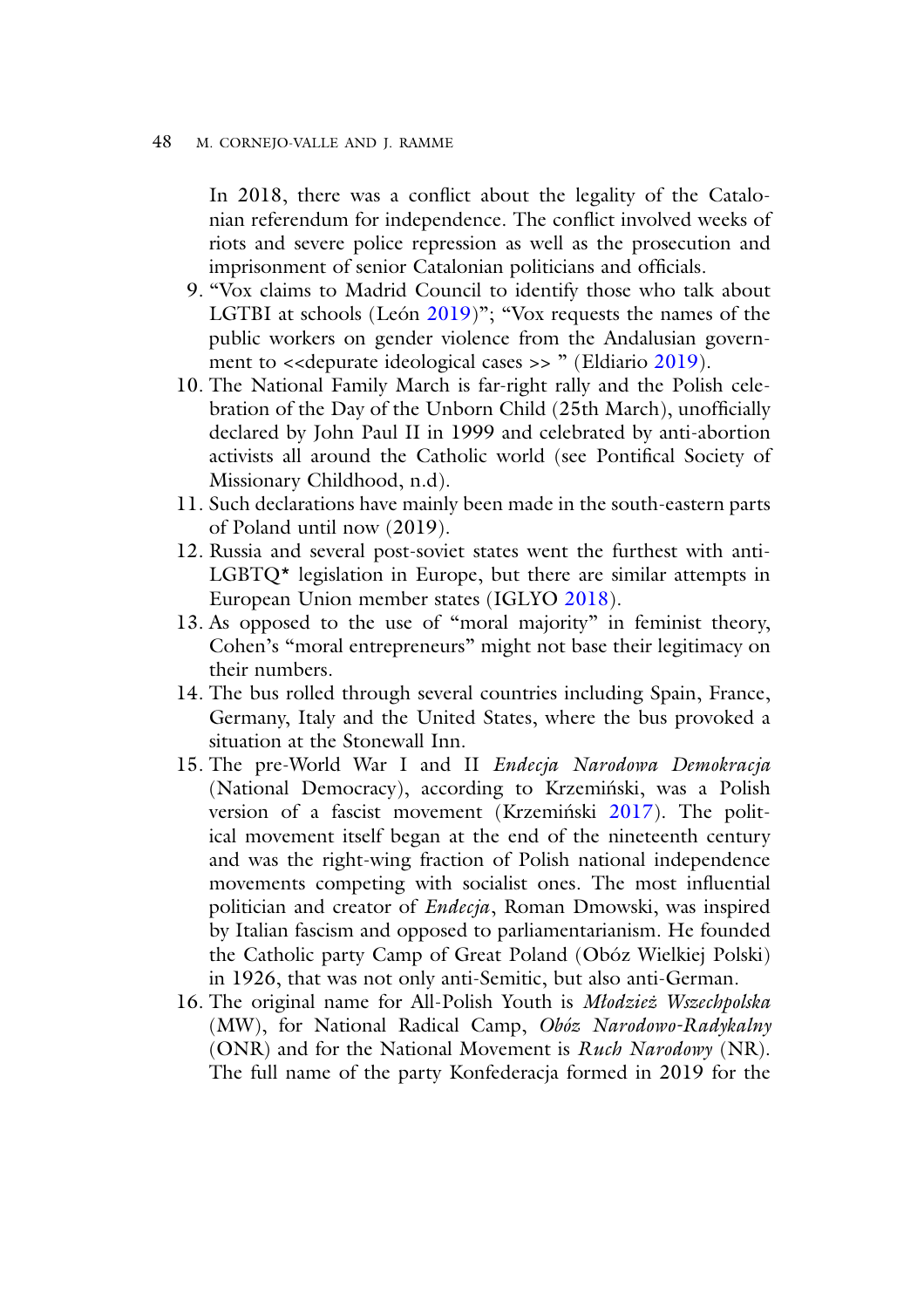European Elections is Confederation Freedom and Independence (*Konfederacja Wolno´s´c i Niepodległo´s´c, or Konfederacja)*.

- 17. For example, Kaja Godek who is a prominent representative of the restrictive "Stop Abortion" bill from 2016 and the later bill on so-called eugenic abortion debated in 2020.
- 18. The international network of TFP originated from the Brazilian Society for the Defence of Tradition, Family and Property (TFP) in the 1960s and is an ultra-Catholic and anti-communist organization. The Brazilian leader Plinio Corrêa de Oliveira advocated a conservative revolution.
- 19. Next to this for example Jerzy Kwa´sniewski (from Ordo Iuris) is part of the government's Monitoring Team for Prevention of Domestic Violence (Kurasinska 2018). Two members of Ordo Iuris have been appointed to the supreme court. Prof. Krzysztof Wiak who is a member not only of the council of Ordo Iuris but also of the scientific council of the Polish Episcopate is another judge of the supreme court.
- 20. See, e.g. Ordo Iuris at the OSCE conference on hate crimes against Christians and defenders of life (Ordo Iuris 2017).
- 21. First Vatican document with reference to Culture of Death is the encyclical *Centesimus Annus* (1991), although John Paul II had used the expression as early as 1987 during the apostolic visit to the United States and Canada. However, it was in 1995, at the same time the International Conference of El Cairo was taking place, that John Paul II devoted *Evangelium Vitae* to analysing and developing this notion.
- 22. See, e.g. the campaign against education in sexual diversity by CitizenGo on http://hazteoir.org/educacion/alerta/66029-no-mellame-homofobo-senor-ministro; or their ideas about the "false right to homosexuality".

http://hazteoir.org/noticia/54428-diplomaticos-onu-com baten-falsos-derechos-al-aborto-o-homosexualidad; or the transphobic campaign we also mentioned before https://elpais.com/ ccaa/2017/06/06/madrid/1496747297\_464939.html.

23. This pretend "convention" refers to Resolution 29/22, adopted by the Human Rights Council on 3 July 2015 and entitled: "Protection of the family: contribution of the family to the realization of the right to an adequate standard of living for its members, particularly through its role in poverty eradication and achieving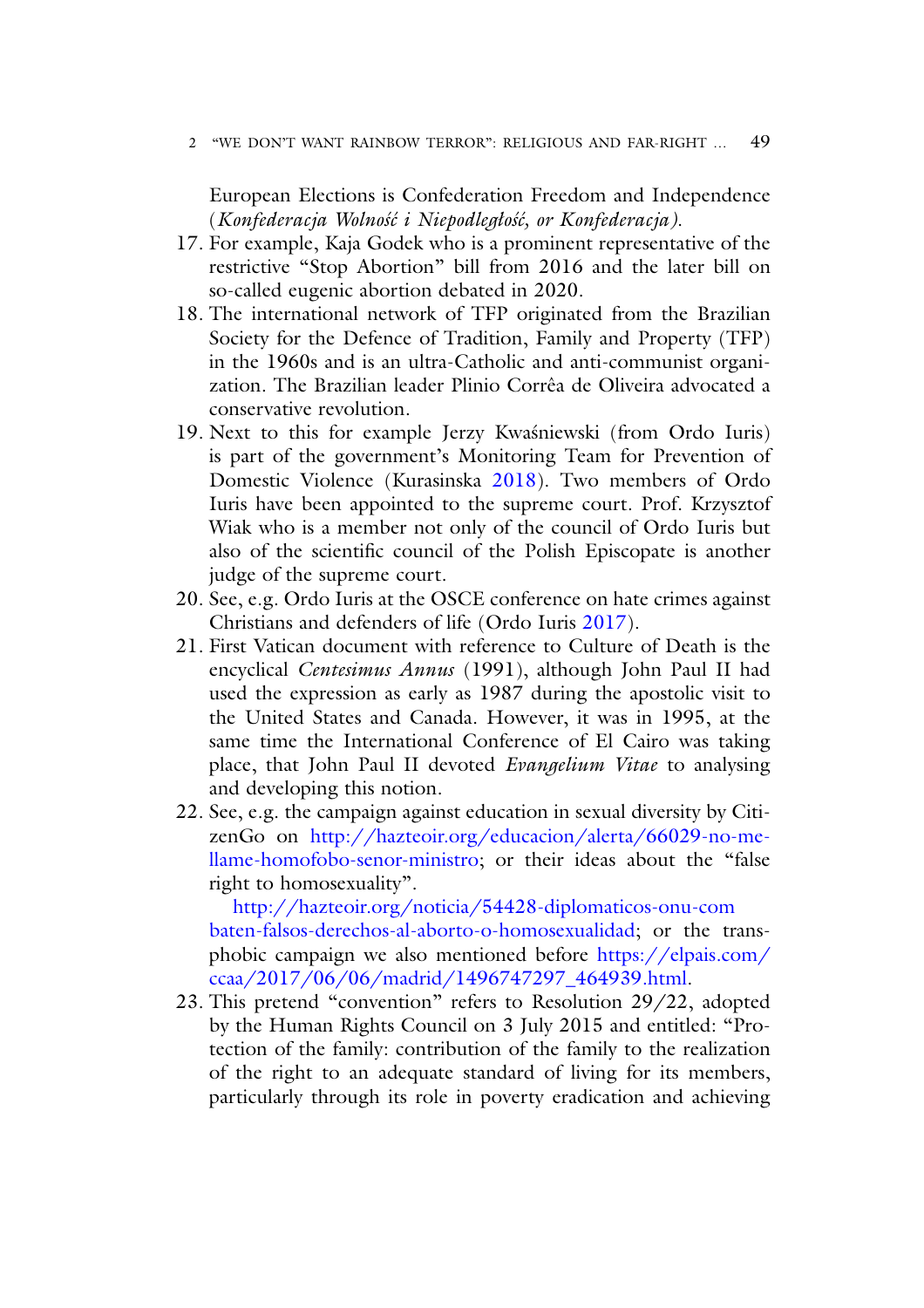#### 50 M. CORNEJO-VALLE AND J. RAMME

sustainable development" (Human Rights Council 2015). Rightwing activists push the UN to define the family unity as the union of one man and one woman and their children.

- 24. For the list of institutional and civil society submitters, see UN Human Rights Council (n.d.) and also Ramme (2019b).
- 25. The "demographic winter" is a prophecy about the radical decline (and eventual extinction) of human population on Earth. Inspired by the expression "nuclear winter", Jesuit priest and intellectual Michel Schooyans (1999) denounced a UN conspiracy since the 1960s against the biblical mandate of reproduction in order to authoritatively control the population on the planet with excuses like ecology, women's rights or sexual freedom. Also see Gerard-François Dumont in Pontifical Council of the Family (2006).
- 26. The book includes programmatic texts by pope Benedict XVI, Gabriele Kuby, Adam Bujak, Aleksander Stępkowski, Waldemar Chrostowski, Krzysztof Feusette, Leszek Sosnowski and some most obsessed anti-gender voices of the Polish clergy—the priest Dariusz Oko and Archbishop Henryk Hoser.
- 27. Homily of December, 26th, 2010 (for the full Spanish text see Fernández 2010).
- 28. Extracts from the homily cited above.
- 29. Weekly Letter January 4th, 2013 (for the full text see Fernández 2013).
- 30. Same document cited before.
- 31. More information in Aciprensa (2013), a Catholic press service.
- 32. For example, an increase in hate crimes based on anti-Polish sentiments has been observed in the UK (McDevitt 2014), that was the number one destination of economic migration for Polish citizens.
- 33. Dmowski was the most important leader of *Endecja* movement and producer of far-right nationalist doctrines.
- 34. Piasecki was the co-founder of the National Radical Camp and led the Movement RNR "Falanga" and then, during state-socialism, the PAX Association (Lipski 2015; Kunicki 2012).
- 35. NPG 1979—quote from a far-right group from this time after the controversial right wing author Jaroslaw Tomasiewicz (2016: f.25).
- 36. Like in many other contexts, George Soros is frequently portrayed as the most important Jewish "puppet master" bringing the "culture of death" to the region. For the link between antisemitism and homophobia, see also (Kulpa 2019).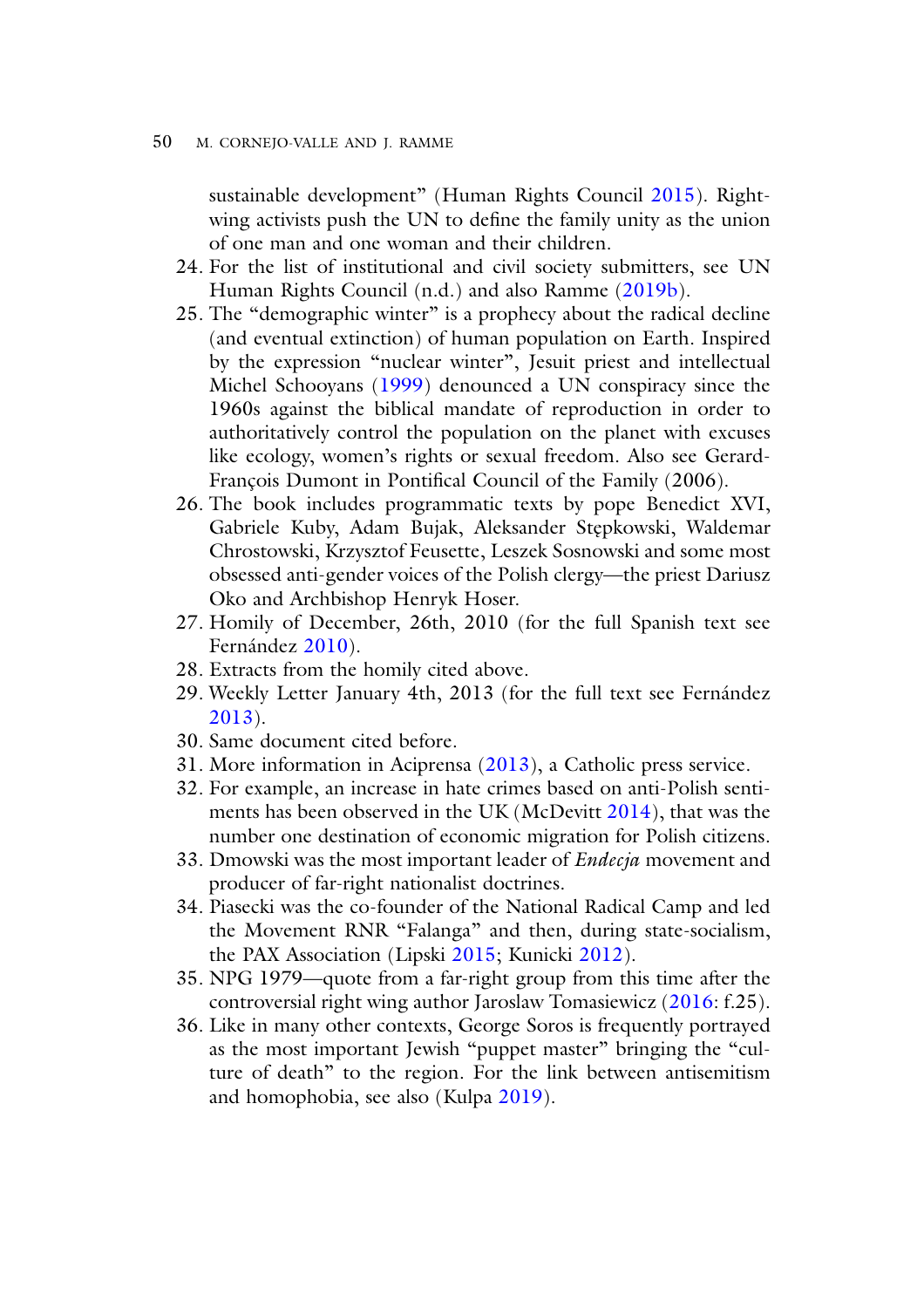- 37. See the speech at a patriotic picnic in Pułtusk (TVP INFO 2019: 09:58).
- 38. See the video documentation of the debate in the Sejm on April 16, 2020 (iTV Sejm: 16:33 and 17:39).
- 39. The Netherlands (2001) was the first. Belgium approved same-sex marriage in 2003, but approved full equal rights only in 2006.
- 40. The official doctrine in this regard was expressed explicitly in the Pastoral Instruction entitled "Moral valuation of terrorism in Spain, its causes and consequences" (SEC 2002) in which the Bishops denied the right of sovereignty of the nations and criticized the demands of independence of the Basque and Catalonian separatists. The term terrorism in this context refers to the Basque paramilitary group Euskadi Ta Askatasuna (Basque Country and Freedom, ETA).
- 41. See the survey by the Catholic Association Enraizados (2019) and some discussion in other Catholic media (e.g. Cruz 2018; Otero 2018).
- 42. See, e.g. the patriotic sermon called "Jasnogórskie Sluby Narodu" ´ (Wyszyński  $1956$ ) that was written by the cardinal during his imprisonment by the regime.
- 43. There are important documents defining the Vatican's doctrine of familism, for example *Familiaris consortio* (1981) by John Paul II. Another document that has been a reference for conservative and religious sexual politics in Poland is the "Charter of the Rights of the Family" (Holy See 1983).
- 44. Despite the rise of the far right in Poland, the episcopacy has issued only one statement critical of nationalism (KEP 2017).

## **REFERENCES**

- ACI Prensa. 2013. "Lanzan Campaña De Apoyo Al Obispo De Córdoba Ante Agresiones De Socialista Andaluz" [Campaign to Support the Bishop of Cordoba in the Face of Attacks by the Andalusian Socialist]. January 8. https://www.aciprensa.com/noticias/lanzan-campana-de-apoyo-al-obispode-cordoba-ante-agresiones-de-socialista-andaluz-19920. Accessed September 19, 2020.
- Bericat, Eduardo. 2015. "Valores Sociales, Diversidad Cultural y Conflictos Ideológicos" [Social Values, Cultural Diversity and Ideological Conflicts] In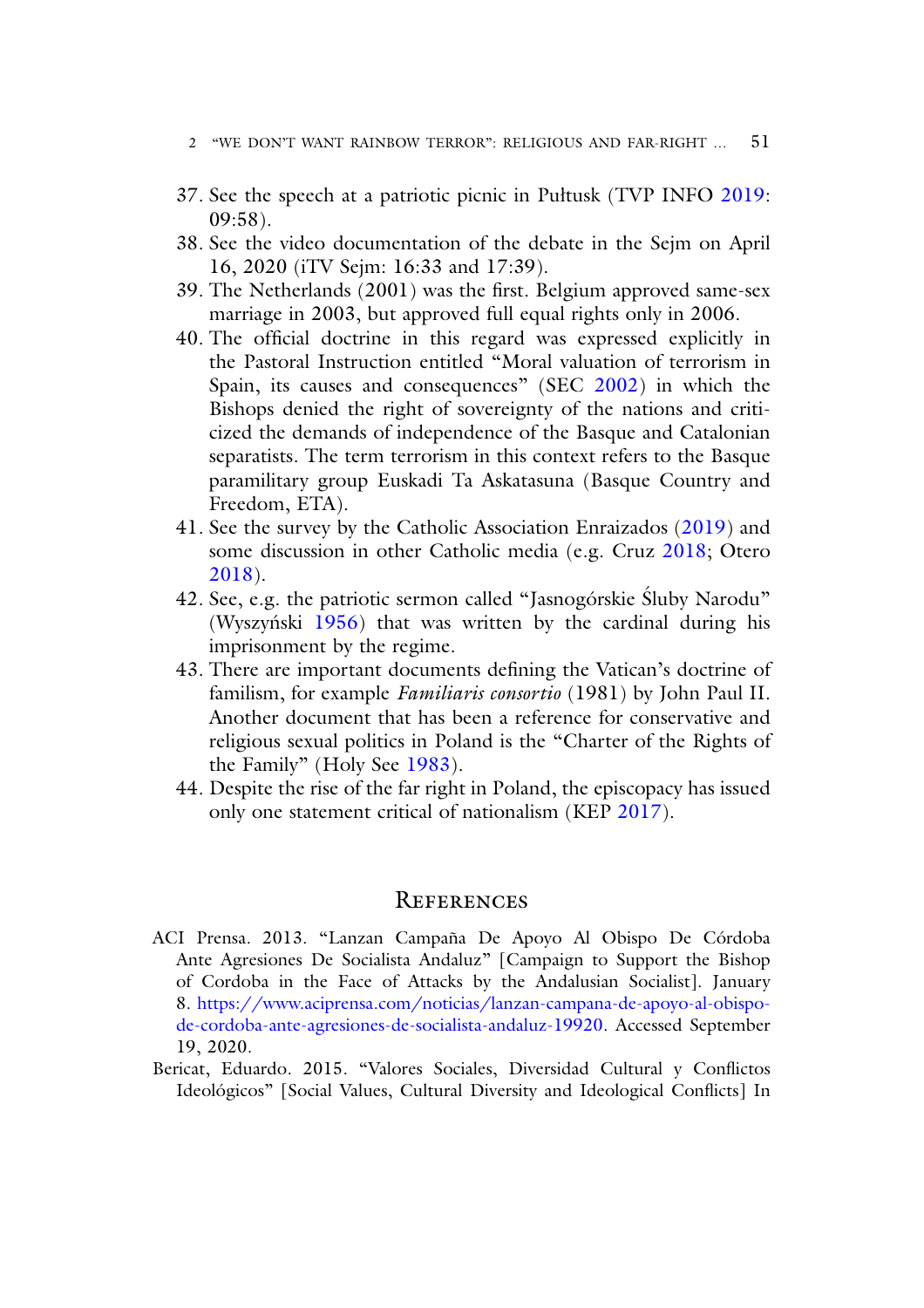52 M. CORNEJO-VALLE AND J. RAMME

*España 2015: Situación Social*, edited by Cristobal Torres Albero, 1398–1412. Madrid: Centro de Investigaciones Sociológicas.

- Biały Kruk. n.d. "Dyktatura gender" [Dictatorship of Gender]. https://bialyk ruk.pl/ksiegarnia/ksiazki/dyktatura-gender. Accessed May 2, 2019.
- Buchowski, Michal. 2006. "The specter of orientalism in Europe: From exotic other to stigmatized brother". *Anthropological Quarterly* 79 (3): 463–482. https://doi.org/10.1353/anq.2006.0032.
- Case, M. A. 2012. "After gender the destruction of man? The Vatican's nightmare vision of the gender agenda for Law". *Pace Law Review* 31 (2): 802–817.
- CBOS (Centrum Badania Opinii Społecznej). 2014. "Religijność a zasady moralne," [Religiosity and Moral Principles]. Fundacja Centrum Badania Opinii Społecznej, Warszawa, https://www.cbos.pl/SPISKOM.POL/2014/ K\_015\_14.PDF.
- CBOS (Centrum Badania Opinii Społecznej). 2017a. "Przynależność Polaków do ruchów i wspólnot religijnych" [Affiliation of Poles to Religious Movements and Communities]. Komunikat z Badań, NR 84/2017, Fundacja Centrum Badania Opinii Społecznej Warszawa 2017. https://cbos.pl/SPI SKOM.POL/2017/K\_084\_17.PDF.
- CBOS (Centrum Badania Opinii Społecznej). 2017b. "Stosunek do osób o orientacji homoseksualnej i związków partnerskich" [Attitudes Towards People with Homosexual Orientation and Civil Partnerships]. Fundacja Centrum Badania Opinii Społecznej, Warszawa. https://www.cbos.pl/SPI SKOM.POL/2017/K\_174\_17.PDF.
- CBOS (Centrum Badania Opinii Społecznej). 2018. "Religijność Polaków i ocena sytuacji Kościoła katolickiego" [Religiosity of Poles and Evaluation of the Situation of the Church] Fundacja Centrum Badania Opinii Społecznej, Warszawa.
- CBOS (Centrum Badania Opinii Społecznej). 2019a. "Stosunek Polaków do związków homoseksualnych" [Attitudes of Poles Towards Homosexual Relationships] Komunikat z Badań, Fundacja Centrum Badania Opinii Społecznej, Warszawa 2019. https://cbos.pl/SPISKOM.POL/2019/K\_090\_19.PDF.
- CBOS (Centrum Badania Opinii Społecznej) 2019b. "Reakcje opinii publicznej na informacje o przypadkach pedofilii wśród księży" [Public Opinion Reactions on the Information About Paedophile Cases Among Priests] Komunikat z Badań Nr 88/2019, Fundacja Centrum Badania Opinii Społecznej Warszawa 2017. https://cbos.pl/SPISKOM.POL/2019/K\_088\_19.PDF.
- CBOS (Centrum Badania Opinii Społecznej). 2019c. "Oceny Działalności Parlamentu, Prezydenta I Kościoła Rzymskokatolickiego" [Opinions on the Activity of the Parliament, the President and the Roman Catholic Church]. https://cbos.pl/SPISKOM.POL/2019/K\_093\_19.PDF.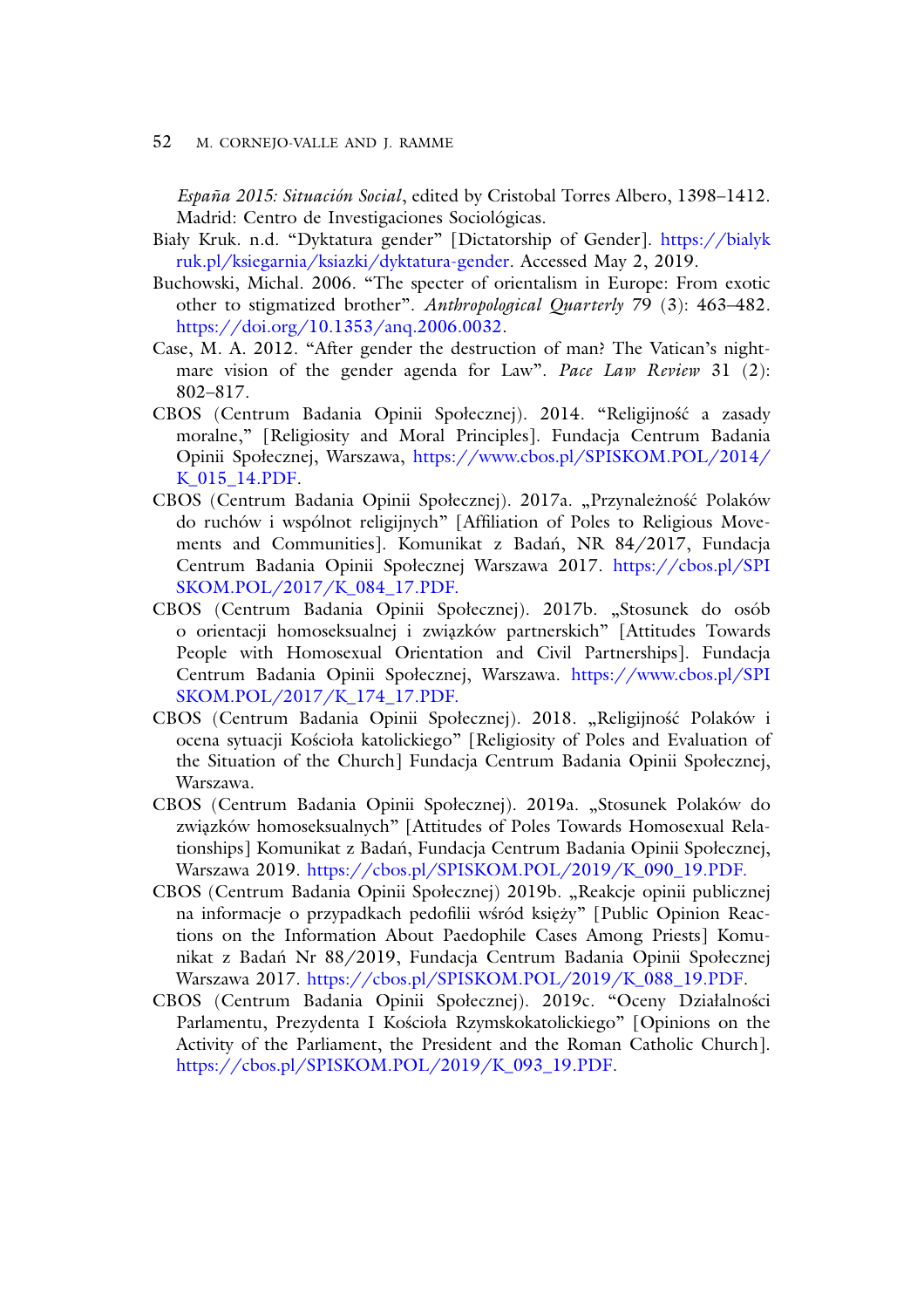- Chojnowski, Andrzej. 2000. "Aktywność kobiet w życiu politycznym" [Women's Activity in Political Life]. In *Równe Szanse, równe prawa. Kobiety w Polsce Mi˛edzywojennej*, edited by Anna Zarnowska and Andrzej Szwarc, 37–48. ˙ Warszawa: DiG.
- CIS (Centro de Investigaciones Sociológicas). 2018. *Estudio nº3234. Barómetro de diciembre 2018* [Study 3234. Barometer of December 2018]. Madrid: Centro de Investigaciones Sociológicas.
- Cohen, S. 1972. *Folk Devils and Moral Panics: The Creation of the Mods and Rockers*. Oxford: Martin Robertson.
- Cornejo-Valle, Mónica, and J. Ignacio Pichardo. 2017. "From the Pulpit to the Streets." In *Anti-Gender Campaigns in Europe: Mobilizing against Equality*, edited by David Paternotte and Roman Kuhar, 233–251. London and New York: Rowman & Littlefield.
- Cornejo-Valle, Mónica, and J. Ignacio Pichardo. 2018. "La Ideología de Género frente a los Derechos Sexuales y Reproductivos. El Escenario Español" [Ideology of Gender Against Sexual and Reproductive Rights. The Spanish Scenario] *Cadernos pagu* 50: 1–32.
- Cruz, Rubén. 2018. "Vox: A La Caza Del Voto Católico" [Vox: On the Hunt for the Catholic Vote]. *Vida Nueva*, October 12. https://www.vidanuevadig ital.com/2018/10/12/vox-a-la-caza-del-voto-catolico/. Accessed November 19, 2020.
- Dmowski, Roman. 2014. "Myśli nowoczesnego Polaka" [Thoughts of a Modern Pole]. In *Roman Dmowski. Wybór pism. Tom 1*, edited by Radecki, Łukasz and, StoŁowska, Marta. 11–134. Poznań: Zysk/S-ka (original publication – Dmowski Roman, *My´sli nowoczesnego Polaka*, Wydawnictwo Zachodnie, Warszawa 1943).
- Duda, Maciej. 2016. "Dogmat płci: Polska wojna z gender" [Gender dogma: the Polish war on gender]. Gdańsk: Wydawnictwo Naukowe Katedra.
- Eldiario. 2019. "Vox Pide Al Parlamento Andaluz Los Nombres De Funcionarios Que Evalúan La Violencia De Género Para 'Depurar Casos Ideológicos'" [Vox Asks the Andalusian Parliament for the Names of Officials Who Evaluate Gender Violence in Order to "clean up Ideological Cases"]. *Eldiario*, February 22. https://www.eldiario.es/andalucia/Vox-Parlamento-empleadospublicos-violencia\_0\_870713261.html. Accessed May 18, 2020.
- Enraizados. 2019. "Estudio Desde Una Perspectiva De "Voto Católico" De Los Programas Electorales De Las Elecciones" [Study from a 'Catholic Vote' Perspective of Election Programs]. https://enraizados.org/alertas/estudiodesde-una-perspectiva-de-voto-catolico-de-los-programas-electorales-de-laselecciones/. Accessed September 9, 2020
- Fernández, Demetrio. 2010. "La Familia, Esperanza De La Humanidad" [The Family, Hope of Humanity]. https://www.diocesisdecordoba.com/mp3/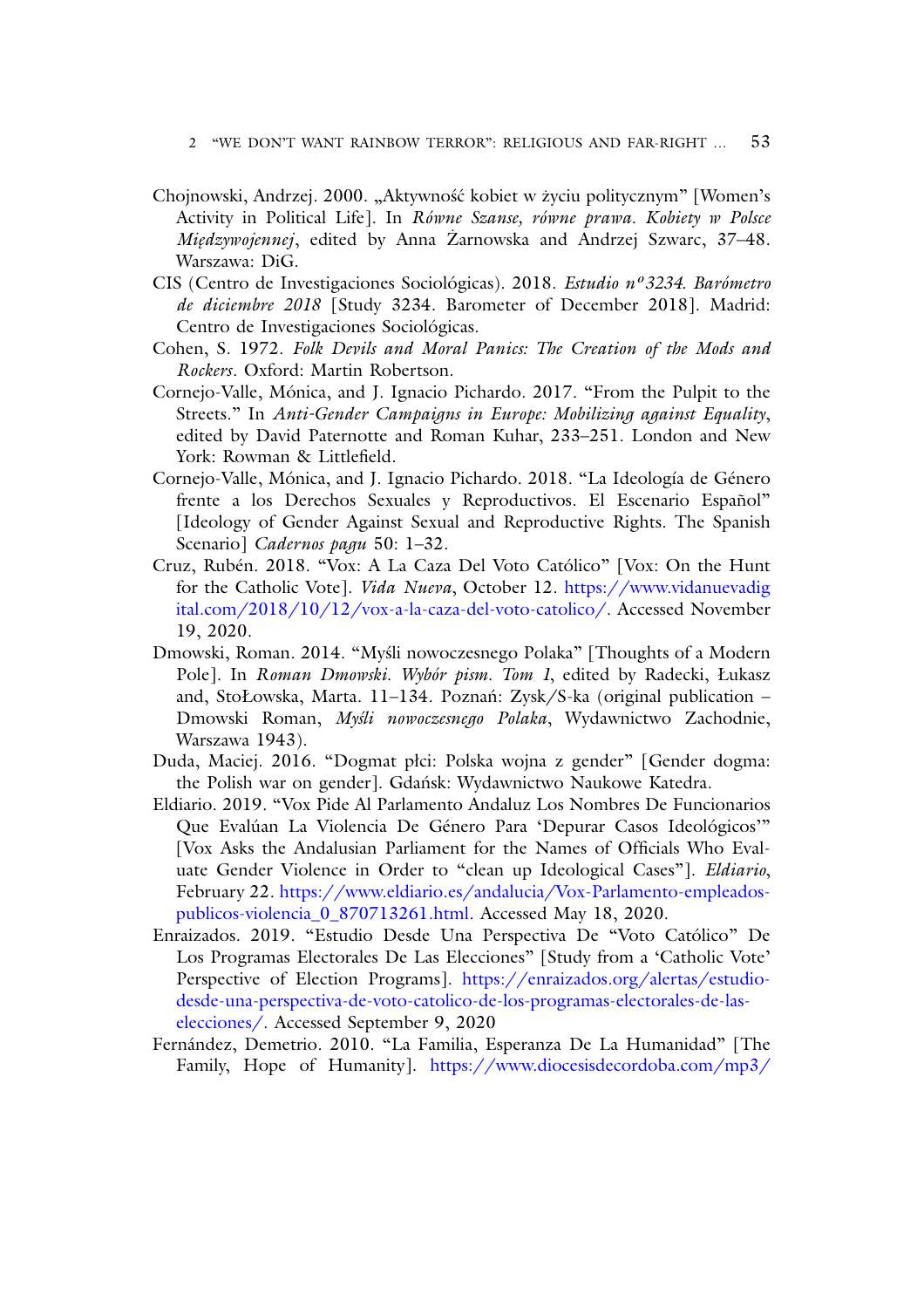#### 54 M. CORNEJO-VALLE AND J. RAMME

homilias/2010/23-La%20familia%20esperanza%20de%20la%20humanidad. pdf. Accessed September 10, 2020.

- Fernández, Demetrio. 2013. "Carta Semanal De Don Demetrio Fernández: 'La Ideología De Género Rompe La Familia'" [Weekly Letter from Demetrio Fernandez: "The Ideology of Gender Breaks the Family"]. https://www.dio cesisdecordoba.com/. Accessed September 5, 2020.
- Freyd, J. J. 1997. "Violations of power, adaptive blindness, and betrayal trauma theory". *Feminism & Psychology* 7, 22–32.
- Garbagnoli, S. 2014. "L'ideologia del genere': l'irresistibile ascesa di un'invenzione retorica vaticana contro la denaturalizzazione dell'ordine sessuale". *About Gender* 3 (6): 250–263.
- Goździak, Elżbieta M., and Péter Márton. 2018. "Where the Wild Things Are: Fear of Islam and the Anti-Refugee Rhetoric in Hungary and in Poland." *Central and Eastern European Migration Review* 7 (2): 125–151. https:// doi.org/10.17467/ceemr.2018.04.
- Graff, Agnieszka, and Elżbieta Korolczuk. 2017. ""Worse Than Communism and Nazism Put Together": War on Gender in Poland." In *Anti-Gender Campaigns in Europe: Mobilizing Against Equality*, edited by Roman Kuhar and David Paternotte, 175–194. London, New York: Rowman & Littlefield International.
- Hall, Stuart, C. Critcher, T. Jefferson, J. Clarke, and B. Roberts. 2013. *Policing the Crisis: Mugging, the State and LAW and Order*. London: Macmillan International Higher Education.
- Herdt, G., ed. 2009. *Moral Panics, Sex Panics: Fear and the Fight over Sexual Rights*. Vol. 8. New York: NYU Press.
- Holy See. 1983. Charter of the Rights of the Family, October 22, 1983, http:// www.vatican.va/roman\_curia/pontifical\_councils/family/documents/rc\_pc\_ family doc 19831022 family-rights en.html.
- iTV Sejm. 2020. "10. Posiedzenie Sejmu IX Kadencji" [10. Session of the Sejm IX Term iTV Sejm]. April 16, 2020. https://www.sejm.gov.pl/sejm9.nsf/tra nsmisje.xsp?unid=02AB509B398A0463C12584C6004EAD98. Accessed May 22, 2020.
- IGLYO (The International LGBTQI Youth & Student Organisation). 2018. "Expression Abridged. A Legal Analysis of Anti-LGBT Propaganda Laws." https://www.iglyo.com/wp-content/uploads/2018/04/IGLYO-Report\_ A4\_digital.pdf. Accessed July 22, 2020
- Janion, Maria. 2006. *Niesamowita Słowiańszczyzna. Fantazmaty Literatury* [The Incredible Slavdom. Literary Phantasms]. Warszawa: Wydawnictwo Literackie.
- Jędraszewski, Marek. 2013. Answer in a Q & A after a sermon in a Church in Pabianice. Cited from eKai (Katolicka Agencja Informacyjna). 2013. "Abp Jędraszewski: gender obraca się przeciwko rodzinie i posiadaniu dzieci" [Abp Jędraszewski: Gender turns against the family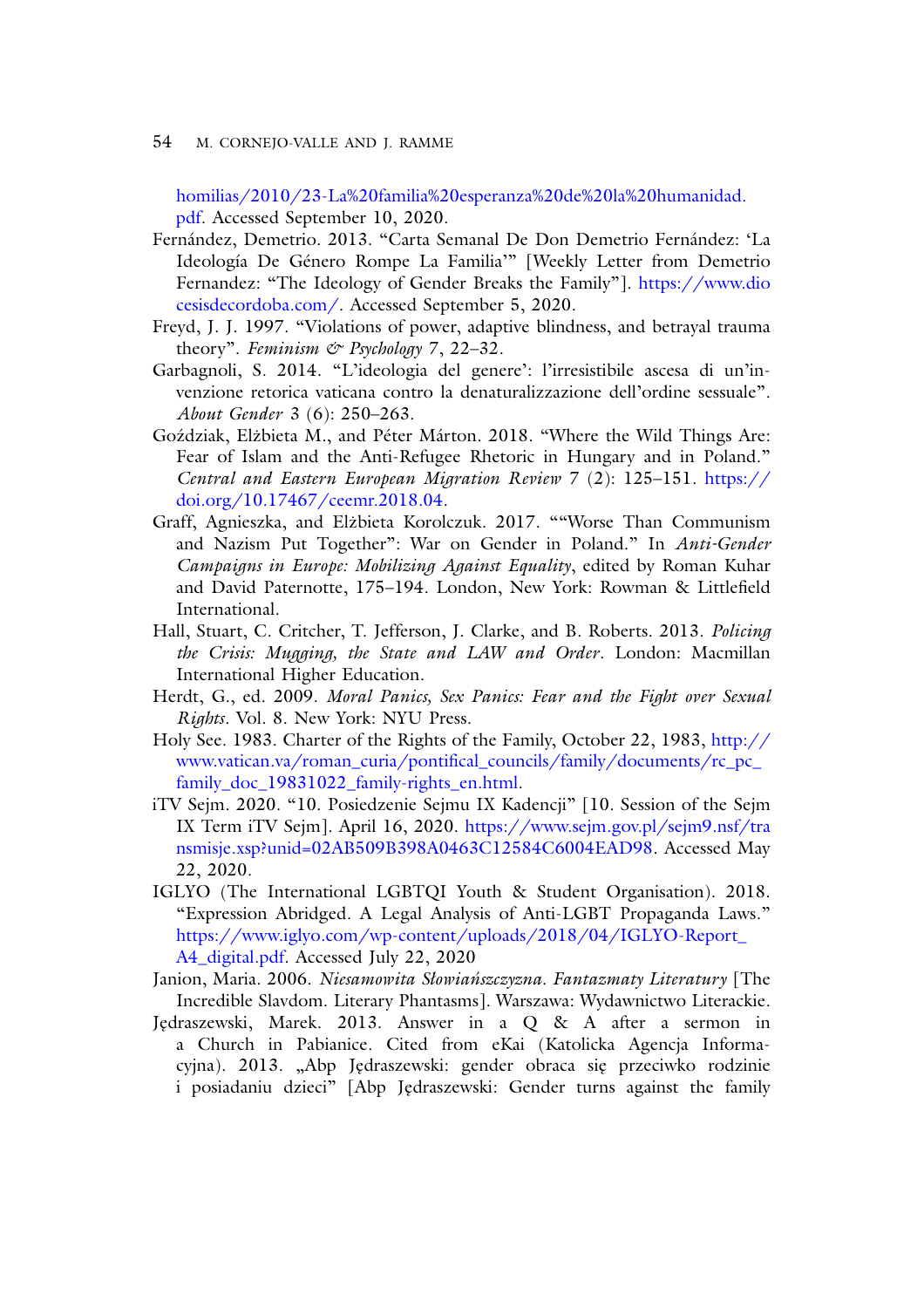and having children]. *Katolicka Agencja Informacyjna* (Catholic News Agency)*.* https://ekai.pl/abp-jedraszewski-gender-obraca-sie-przeciwko-rod zinie-i-posiadaniu-dzieci/. Accessed November 17, 2013.

- Jędraszewski, Marek. 2019. Arcybiskup Jędraszewski o "tęczowej zarazie" [Archbishop on the "Rainbow Plague"), *TVN24* (Video). August 2, 2019. https://www.tvn24.pl/wiadomosci-z-kraju,3/arcybiskup-marek-jedras zewski-teczowa-zaraza-zmiast-czerwonej,957818.html.
- John Paul II, Pope. 1995. *Encyclical 'Evangelium Vitae.'* Vatican City: Libreria Edetrice Vaticana. http://w2.vatican.va/content/john-paul-ii/en/ encyclicals/documents/hf\_jp-ii\_enc\_25031995\_evangelium-vitae.html
- Joosse, Paul. 2017. "Expanding Moral Panic Theory to Include the Agency of Charismatic Entrepreneurs." *British Journal of Criminology.* 58 (4): 993–1012.
- Keinz, Anika. 2008. *Polens Andere. Verhandlungen von Geschlecht und Sexualität in Polen nach 1989* [Poland's Others. Debating Gender and Sexuality in Poland after 1989]. Bielefeld: Transcript.
- KEP (Polish Bishops' Conference). 2013. List pasterski na Niedzielę Świętej Rodziny 2013 roku [A Pastoral Letter for the Sunday of the Holy Family in the Year 2013], Konferencja Episkopatu Polski, 29 December 2013. https:// episkopat.pl/list-pasterski-na-niedziele-swietej-rodziny-2013-roku/.
- KEP (Polish Bishops' Conference). 2017. Chrześcijański kształt patriotyzmu, Dokument Konferencji Episkopatu Polski przygotowany przez Radę ds. Społecznych. Konferencji Episkopatu Polski [The Christian Character of Patriotism, a Document Prepared by the Social Council of the Polish Bishops' Conference]. Warszawa, March 14, 2017. https://episkopat.pl/chrzescijanski-ksztalt-patriotyzmu-dokument-kon ferencji-episkopatu-polski-przygotowany-przez-rade-ds-spolecznych.
- Krzemiński, Ireneusz. 2017. "Radio Maryja and Fr. Rydzyk as a Creator of the National-Catholic." In *Religion, Politics, and Values in Poland*. https://doi. org/10.1057/978-1-137-43751-8\_5.
- Kulpa, Robert. 2019. "National Menace: Mediating Homo/Sexuality and Sovereignty in the Polish National/ist Discourses." *Critical Discourse Studies*. https://doi.org/10.1080/17405904.2019.1584578.
- Kunicki, Mikolaj Stanislaw. 2012. *Between the Brown and the Red: Nationalism, Catholicism, and Communism in Twentieth-Century Poland—The Politics of Boleslaw Piasecki*. Ohio: Ohio University Press.
- Kurasinska, Lidia. 2018. "This Ultra-Conservative Institute Has Infiltrated the Polish State, on a Relentless Quest to Ban Abortion." *Open Democracy*, 30 July 2018. https://www.opendemocracy.net/en/5050/ultra-conservative-ins titute-has-infiltrated-polish-state-to-ban-abortion/.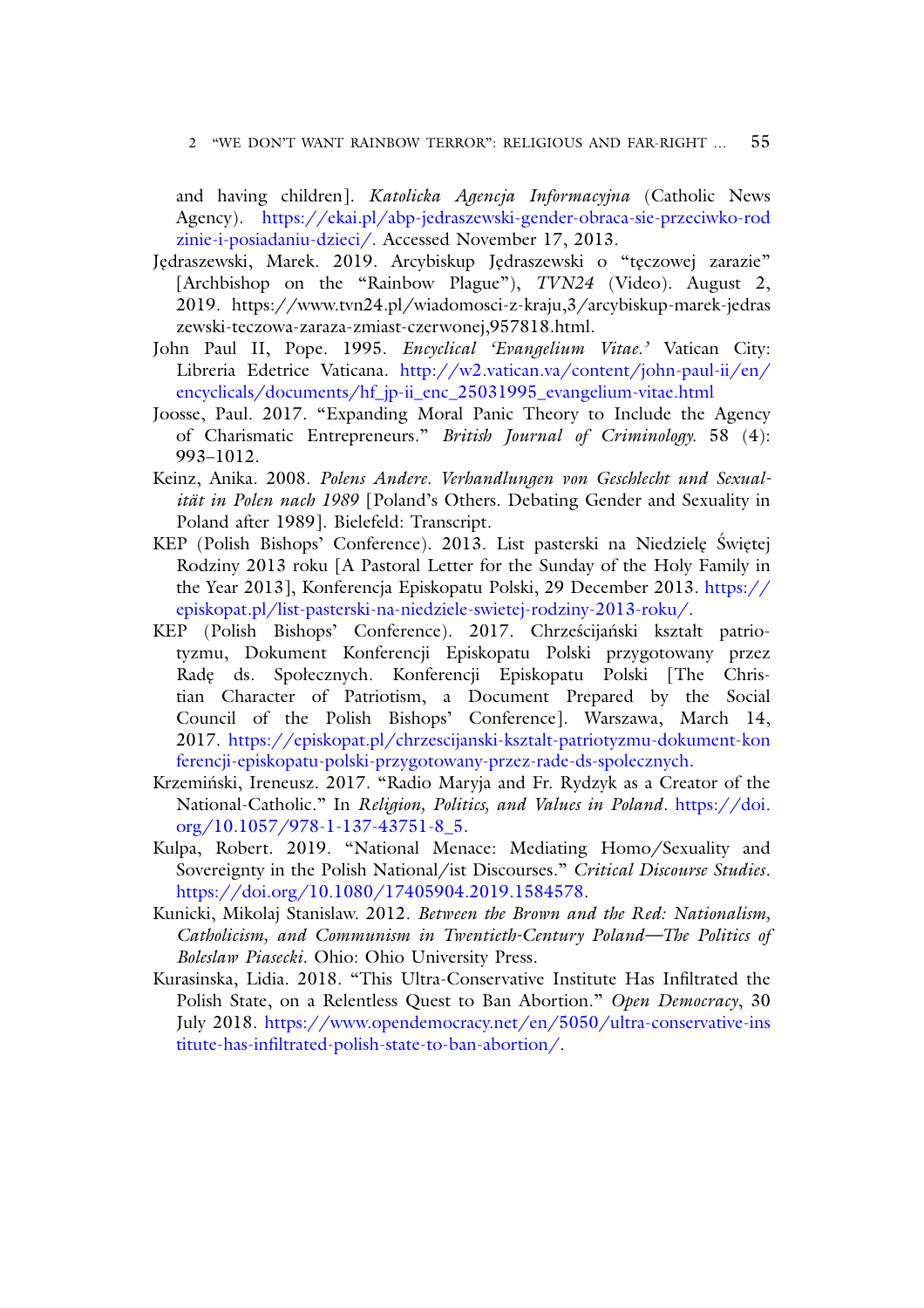- León, Pablo. 2019. "Vox Pide a La Comunidad De Madrid Que Identifique a Quienes Dan Charlas LGTBI En Colegios" [Vox Asks the Community of Madrid to Identify Those Who Give LGTBI Talks in Schools]. *El País*, June 12. https://elpais.com/ccaa/2019/07/11/madrid/156286 5935\_556951.html. Accessed September 5, 2020.
- Lewandowsky, S., U. K. Ecker, and J. Cook. 2017. "Beyond misinformation: Understanding and coping with the "post-truth" era". *Journal of Applied Research in Memory and Cognition* 6 (4): 353–369.
- Lipski, Jan Józef. 2015. *Katolickie Pa ´nstwo Narodu Polskiego. Zarys ideologii ONR "Falanga"* [The Catholic State of the Polish Nation. The Ideology of ONR "Falanga"]. Warszawa: Krytyka Polityczna.
- López-Trujillo, A. 2003. *The Family and Life in Europe*. http://www.vatican. va/roman\_curia/pontifical\_councils/family/documents/rc\_pc\_family\_doc\_ 20030614\_family-europe-trujillo\_en.html.
- Machajski, Piotr et al. 2006. "Bombowy paraliż stolicy: nagranie z kamery!" [The Capital Paralyzed by Bombs]. *Gazeta Wyborcza*, October 21, 2006, https:// warszawa.wyborcza.pl/warszawa/1,54420,2978787.html.
- Marszał, Maciej. 2007. *Włoski faszyzm w polskiej my´sli politycznej i prawnej*, 1922–1939 [Italian Fascism in the Polish Political Thought, 1922.1939). Wrocław: Wydawnictwo Uniwersytetu Wrocławskiego.
- McDevitt, Johnny. 2014. "New Figures Reveal Dramatic Increase in Hate Crimes Against Polish People." *The Guardian*, June 11. https://www.the guardian.com/society/2014/jun/11/polish-people-rise-in-attacks-blame-rec ession-politicians-media.
- Meyer Resende, Madalena. 2015. *Nationalism and Catholicism: Changing Nature of Party Politics*. Abington and New York: Routledge.
- Michael Minkenberg. 2017. *The Radical Right in Eastern Europe: Democracy Under Siege?* Palgrave Macmillan US.
- Mishtal, Joanna. 2015. *The Politics of Morality: The Church, the State and Reproductive Rights in Postsocialist Poland*. Ohio: Ohio University Press.
- Mishtal, Joanna, and Rachel Dannefer. 2010. "Reconciling Religious Identity and Reproductive Practices: The Church and Contraception in Poland." *The European Journal of Contraception & Reproductive Health Care* 15 (4): 232– 242. https://doi.org/10.3109/13625187.2010.49859.
- Moll, Łukasz. 2019. Erasure of the Common: From Polish Anti-communism to Universal Anti-Capitalism. *Praktyka Teoretyczna* 1 (31): 118–145.
- Mudde, Cas. 2019. *The Far Right Today*. Cambridge, UK and Medford, MA: Polity.
- Narkowicz, Kasia. 2018. "'Refugees Not Welcome Here': State, Church and Civil Society Responses to the Refugee Crisis in Poland." *International Journal of Politics, Culture, and Society,*. https://doi.org/10.1007/s10767-018-9287-9.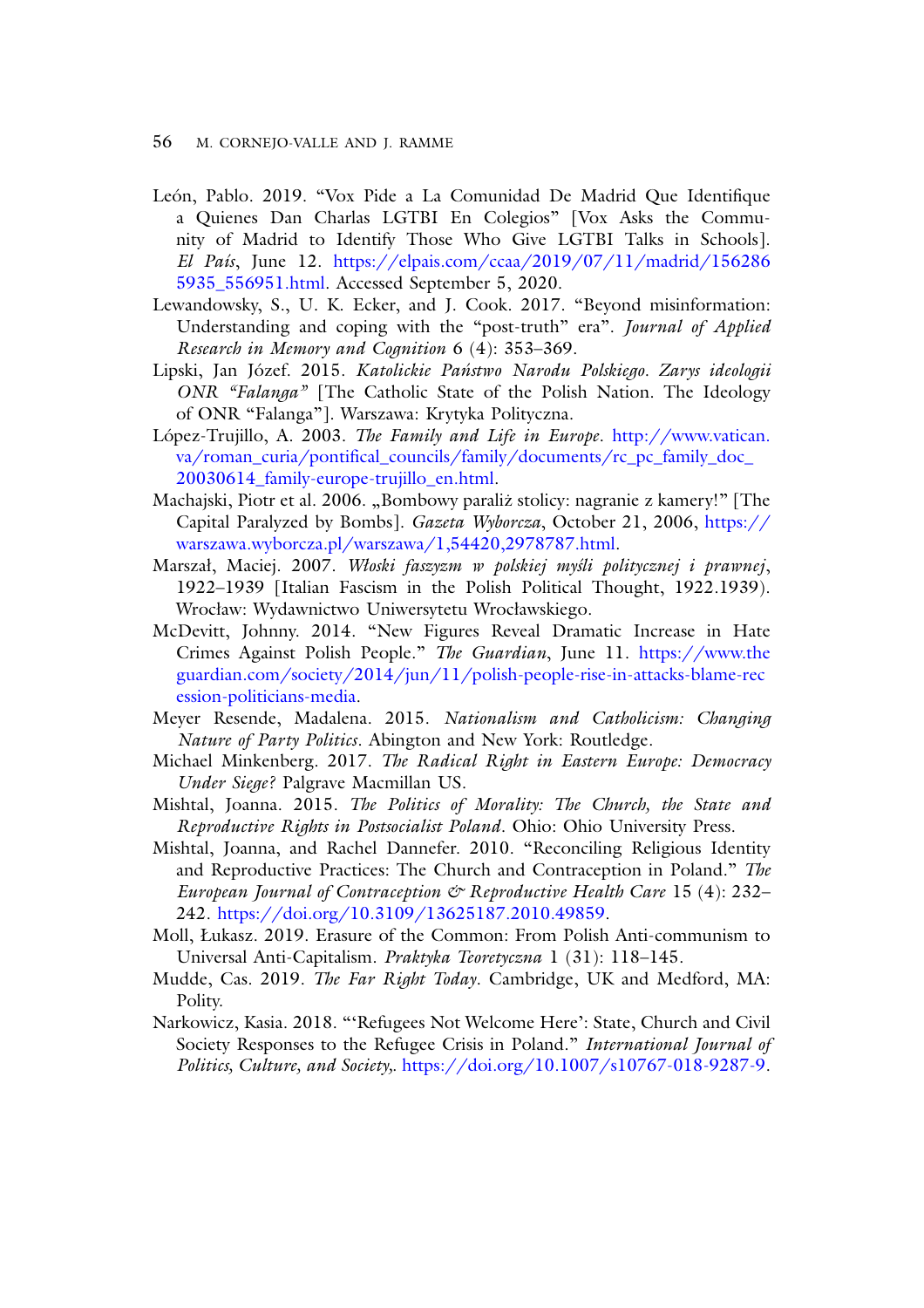- OHCHR. (n.d.). Protection of the Family, The Office of the High Commissioner for Human Rights (UN Human Rights). https://www.ohchr.org/EN/HRB odies/HRC/Pages/ProtectionFamily.aspx.
- Opus Dei. 2013. 2 listopada: 24 lata Opus Dei w Polsce [2nd October: 24 years of Opus Dei in Poland]. 2 November 2013. https://opusdei.org/pl-pl/art icle/2-listopada-24-lata-opus-dei-w-polsce/.
- Ordo Iuris. 2017. Ordo Iuris at the OSCE Conference on Hate Crimes Against Christians and Defenders of Life, 20 July 2017. http://en.ordoiuris.pl/node/ 1032.
- Ordo Iuris. 2018. Danger for the Protection of Life and Family—Reports to the UN, 17.08.2018, http://en.ordoiuris.pl/life-protection/danger-protectionlife-and-family-reports-un.
- Ostolski, Adam. 2005. "Zydzi, geje i wojna cywilizacji" [Jews, Gays and the War ˙ of Civilisation]. *Opcit* nr 23 (2/2005), http://www.opcit.art.pl/cms/index. php?p=text23\_01.
- Otero, Fran. 2018. "Vox Y Los Católicos," [Vox and Catholics]. *Alfa & Omega*, December 5. https://alfayomega.es/vox-y-los-catolicos/. Accessed September 5, 2020.
- Pacewicz, Piotr, and OKO.press. 2019. "Mężczyźni najbardziej boją się gejów i Gender, kobiety zapaści ochrony zdrowia. Wspólny strach o klimat" [Men Most of All Fear Gays and Gender, Women a Decline of Health Protection], Survey IPSOS for *OKO.press*, August 26–29, 2019*, Oko.press*. 17 September 2019. https://oko.press/mezczyzni-najbardziej-boja-sie-gejow-igender-kobiety-zapasci-sluzby-zdrowia-wspolny-strach-o-klimat/.
- Pankowski, Rafał. 2010*. The Patriots. The Populist Radical Right in Poland.* London: Routledge.
- Paternotte, David, and Roman Kuhar, eds. 2017. *Anti-Gender Campaigns in Europe. Mobilizing Against Equality*. Maryland: Rowman & Littlefield.
- Paternotte, David. 2015. "Blessing the Crowds. Catholic Mobilizations Against Gender in Europe." In *Anti-Genderismus. Sexualität und Geschlecht als Schauplätze aktueller politischer Auseinandersetzungen*, edited by Sabine Hark and Paula Irene Villa, 129–147. Bielefeld: Transcript.
- Payne, Stanley G. 1984. *Spanish Catholicism: A Historical Overview*. Madison: University of Wisconsin Press.
- Pontifical Council for the Family. 2006. *Lexicon: Ambiguous and Debatable Terms Regarding Family Life and Ethical Questions*. Front Royal, VA: Human Life International.
- Pontifical Society of Missionary Childhood. n.d. "The Day of the Unborn Child." http://www.vatican.va/roman\_curia/congregations/cevang/p\_m issionary\_works/infantia/documents/rc\_ic\_infantia\_doc\_20090324\_boleti n7p14\_en.html. Accessed May 5, 2020.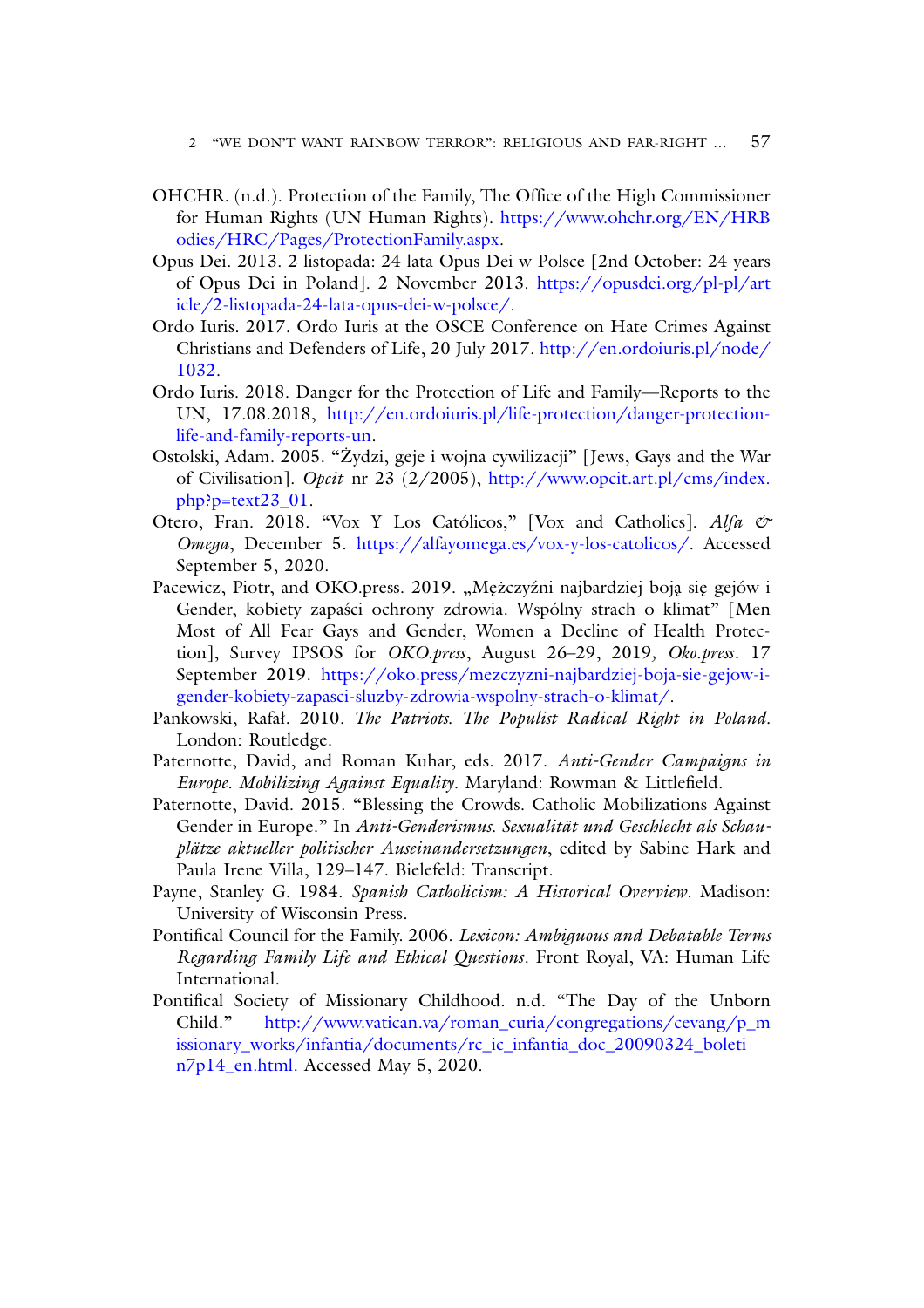- Porter-Szücs, Brian. 2011. *Faith and Fatherland: Catholicism, Modernity, and Poland*. New York: Oxford University Press.
- Ramme, Jennifer. 2019a. "Framing Solidarity. Feminist Patriots Opposing the Far Right in Contemporary Poland." *Open Cultural Studies* (3): 469–484. https://doi.org/10.1515/culture-2019-0040.
- Ramme, Jennifer. 2019b. "Exclusion Through Inclusion. Struggles Over the Scalar Regimes of Belonging Europe and the Family at the 1995 Fourth UN World Conference on Women and the Agency of (Polish) Women." *Frontiers in Sociology* 4: 55, July 16, 2019, https://doi.org/10.3389/fsoc.2019. 00055.
- Ramme, Jennifer. 2020. "O Mutter Polin, warne deinen Knaben!" Zusammenhänge von Nation und Geschlecht am Beispiel rechter Sexualpolitik in Polen ["Oh Mother Poland, Warn Your Son!" Entanglements of Nation and Gender on the Example of Right Wing Sexual Politics]. In *Autoritärer Populismus* [Autoritarian Populism], edited by Carina Book, Nikolai Huke, Norma Tiedemann und Olaf Tietje, 108–125. Münster: Verlag westfälisches Dampfboot.
- Rodríguez Zapatero, J. L. 2004. "Discurso de investidura del candidato a la presidencia del gobierno Jose Luis Rodríguez Zapatero" [Investiture Speech of the Candidate to the Presidency of the Government Jose Luis Rodriguez Zapatero]. Madrid: Presidencia de Gobierno. https://www.lamoncloa.gob.es/pre sidente/presidentes/investiduras/Paginas/15042004\_InvestZapatero.aspx.
- Rubin, Gayle. 1984. "Thinking Sex." In dans *Pleasure and Danger: Exploring Female Sexuality*, edited by dirigé par Carole S. Vance, 267–319. Boston: Routledge & K. Paul.
- Schooyans, Michel. 1999. *Le crash démographique*. Paris: Le Sarment-Fayard.
- SEC (Spanish Episcopal Conference). 1994. "La familia, lugar privilegiado para la civilización del amor" [Family, a Privileged Place for the Civilization of Love] (Mensaje a las familias, CEE 18 noviembre 1994 Asamblea plenaria LXII). Madrid: Conferencia Episcopal Española.
- SEC (Spanish Episcopal Conference). 2001. "La familia, santuario de la vida y esperanza de la sociedad" [Family, sanctuary of life and hope for society]. Instrucción Pastoral, LXXVI Asamblea plenaria. Madrid: Conferencia Episcopal Española.
- SEC (Spanish Episcopal Conference). 2002. "Valoración moral del terrorismo en España, de sus causas y sus consecuencias" [Moral Evaluation of Terrorism in Spain, Its Causes and Consequences] Instrucción Pastoral, LXXIX Asamblea plenaria. Madrid: Conferencia Episcopal Española.
- Ślusarczyk, Agata/Gosc.pl. 2019. "Nie chcemy tęczowego terroru". Narodowy Marsz Życia w Warszawie ["We Don't Want Rainbow Terror". The National March for Life in Warsaw]. *Gość Niedzielny*, March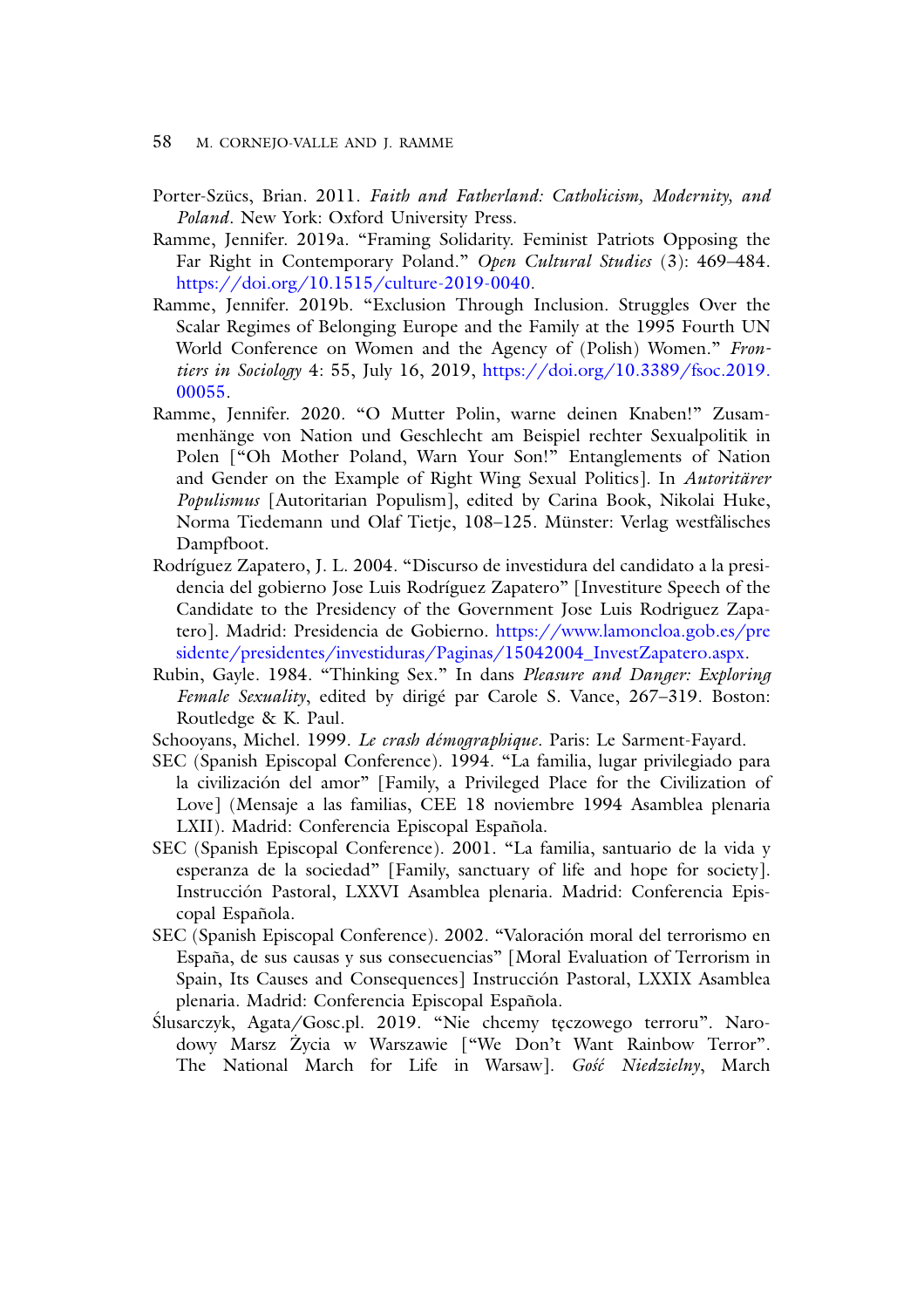24. https://www.gosc.pl/doc/5418761.Nie-chcemy-teczowego-terroru-Nar odowy-Marsz-Zycia-w-Warszawie.

- Snow, D. A., and R. D. Benford. 1988. "Ideology, Frame Resonance, and Participant Mobilization." *International Social Movement Research* 1 (1): 197–217.
- Snow, D. A., E. B. Rochford Jr, S. K. Worden, and R. D. Benford. 1986. "Frame Alignment Processes, Micromobilization, and Movement Participation." *American Sociological Review* 464–481.
- Stokes, Bruce. 2017. "What It Takes to Truly Be 'One of Us'". Pew Research Center, February 1, 2017 https://www.pewresearch.org/global/2017/02/ 01/what-it-takes-to-truly-be-one-of-us.
- Takács, Judit, and Ivett Szalma. 2020. "Democracy Deficit and Homophobic Divergence in 21st Century Europe." *Gender, Place & Culture* 27 (4): 459– 478. https://doi.org/10.1080/0966369X.2018.1563523.
- Thompson, K., 2005. *Moral panics*. Routledge.
- Threlfall, M., C. Cousins, C. V. Fernandez, C. Valiente, and C. V. Fernández. 2005. *Gendering Spanish Democracy*. Vol. 20. Psychology Press.
- Toharia, Juan José (Coord), Pulso de España 2010. *Un informe sociológico*. [Spain's Pulse 2010. A Sociological Report]. Madrid: Biblioteca Nueva/Fundación Ortega y Gasset.
- Tomasiewicz, Jarosław. 2016. ""Młodzi" Przeciwko "Starym". Koncepcje Ideowo-Polityczne I Działalność Środowisk Młodonacjonalistycznych W PRL Lat Osiemdziesiątych." ["The 'young' against the 'old'. Ideological and political concepts and activities of Young Nationalist circles in 1980s People's Republic of Poland.]. In *Zycie Na Przekór. M ˙ łodzie˙zowa Kontestacja Systemu W Ostatniej Dekadzie PRL (1980–1989)—Nowe Tropy I Pytania Badawcze* [Life in opposition. Youth contestation of the system in the last decade of communist Poland], edited by Bartłomiej Noszczak, 277–302. Warszawa: Instytut Pamięci Narodowej
- TVN24. 2008. "Sprawa "gejbombera" umorzona" [The Legal Case of "Gaybomer" Is Remissioned]. (mon/ŁOs) *TVN24*, February 15. https://www. tvn24.pl/wiadomosci-z-kraju,3/sprawa-gejbombera-umorzona,49317.html.
- TVP Info. 2019. "Kaczyński: Kto Podnosi Rękę Na Kościół, Ten Podnosi Rękę Na Polskę" [Who Raises the Hand Against the Church, Raises the Hand Against Poland]. TVP Info, May 4. https://www.tvp.info/42479728/kaczyn ski-kto-podnosi-reke-na-kosciol-ten-podnosi-reke-na-polske. Accessed April 22, 2020
- Umińska, Bożena. 2006. *Barykady: Kroniki Obsesyjne* [Baricades. Obsessive Chronicles]. Kraków: Wydawnictwo eFKa Fundacja Kobieca
- UN Human Rights Council. 2015. "Protection of the Family: Contribution of the Family to the Realization of the Right to an Adequate Standard of Living for Its Members, Particularly Through Its Role in Poverty Eradication